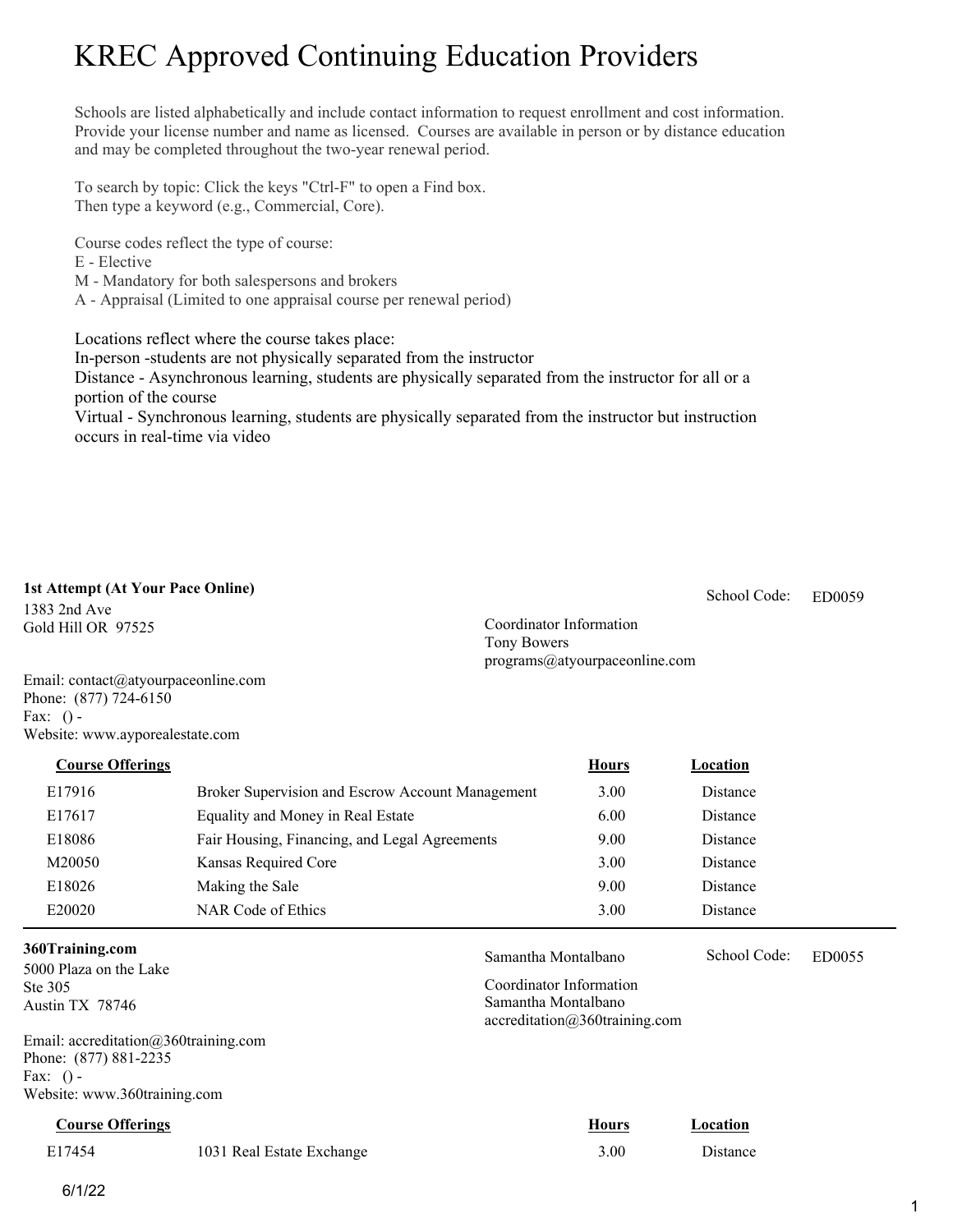| E17455 | <b>Asset Management</b>              | 3.00 | Distance |
|--------|--------------------------------------|------|----------|
| E17456 | Deeds                                | 3.00 | Distance |
| A17457 | Estimating the Gross Living Area     | 3.00 | Distance |
| E17458 | Home Inspection                      | 3.00 | Distance |
| E17459 | Liens, Taxes and Foreclosures        | 3.00 | Distance |
| A17460 | Real Estate Appraisal                | 3.00 | Distance |
| E17461 | Real Estate Math                     | 3.00 | Distance |
| E17462 | Real Property Ownership and Land Use | 3.00 | Distance |
| E17463 | Titles and Records                   | 3.00 | Distance |
|        |                                      |      |          |

### **4 Real Education**

8108 Country Club Dr 9 Overland Park KS 66212

Email: 4realtracy@gmail.com Phone: (913) 530-5083 Fax:  $()$  -Website:

### Coordinator Information Tracy Coughlin 913-530-5083 4realtracy@gmail.com

| <b>Course Offerings</b> |                | <b>Hours</b> | Location  |
|-------------------------|----------------|--------------|-----------|
| E20206                  | 1031 Exchanges | 3.00         | In-person |
| E20207                  | Credit Scores  | 3.00         | In-person |

**American Dream Real Estate School**

1510 Navajo Street Cortez CO 81321

ED0106 School Code:

ED0137

School Code:

Coordinator Information Todd Cordrey todd@americandreamreschool.com

Email: states@americandreamreschool.com Phone: (844) 223-7326 Fax:  $()$  -Website: https://ThriveRealEstateEducation.com/

| <b>Course Offerings</b> |                                                         | <b>Hours</b> | Location        |
|-------------------------|---------------------------------------------------------|--------------|-----------------|
| E20012                  | Common Mistakes Made by Real Estate Rookies and th      | 3.00         | Distance        |
| E17844                  | Finance Basics "Know your Numbers"                      | 3.00         | Distance        |
| E17846                  | Multiple Offers, Escalation Clauses, and Hot Markets    | 3.00         | Distance        |
| E17847                  | Recognizing Discrimination in Fair Housing              | 3.00         | Distance        |
| E20013                  | Safety for Brokers While Showing Properties and Stagi   | 3.00         | Distance        |
| E17849                  | <b>Short Sales for Success</b>                          | 3.00         | Distance        |
| E17850                  | Sound Practices for the Preparation and Presentation of | 3.00         | Distance        |
| E17851                  | Valuation, Marketing, Negotiations, & Closing the Sale  | 3.00         | Distance        |
| E17852                  | Working with Fix and Flip Real Estate Investors         | 3.00         | <b>Distance</b> |
|                         |                                                         |              |                 |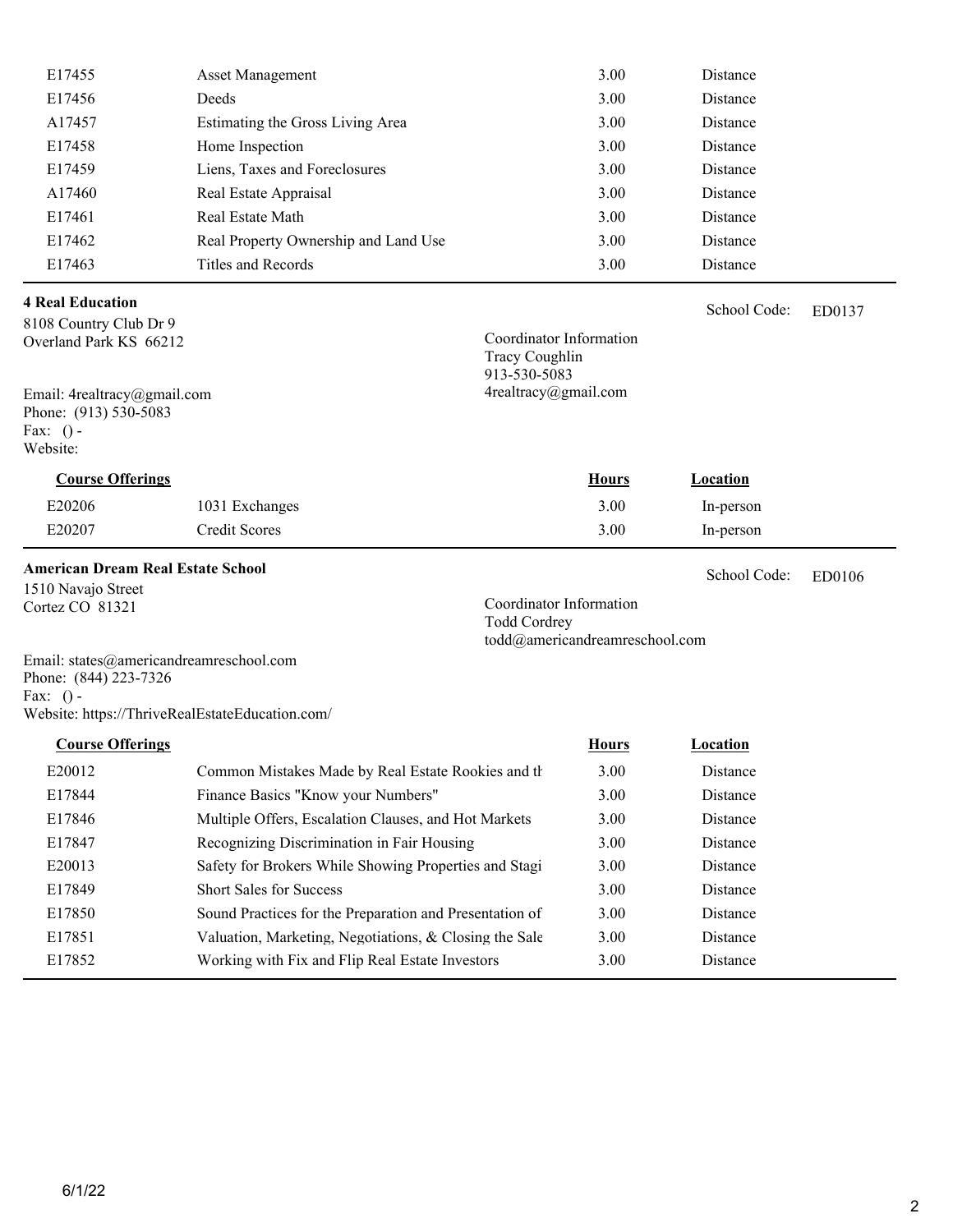**Better Homes & Gardens KC Homes (Training)**

8300 College Blvd Suite 130 Overland Park KS 66210

Email: training@kansascityhomes.com Phone: (913) 661-8595 Fax: (913) 981-8451 Website: kansascityhomes.com

Coordinator Information Polly Clark training@kansascityhomes.com

| <b>Course Offerings</b> |                                                         | <b>Hours</b> | Location  |
|-------------------------|---------------------------------------------------------|--------------|-----------|
| E20113                  | Agency Options                                          | 3.00         | In-person |
| E20056                  | Behave Yourself: Code of Ethics                         | 3.00         | In-person |
| E20114                  | <b>Customer Driven Service</b>                          | 3.00         | In-person |
| E20115                  | Doing It Right                                          | 3.00         | In-person |
| E20116                  | Fair Housing for the Residential Real Estate Profession | 3.00         | In-person |
| E20117                  | It's the Law                                            | 3.00         | In-person |
| M20167                  | Kansas Required Core                                    | 3.00         | In-Person |
| E20100                  | <b>KCRAR Forms</b>                                      | 3.00         | In-person |
| E20118                  | Negotiations                                            | 3.00         | In-person |
| E20119                  | Relocation is a Team Sport                              | 3.00         | In-person |
| E20120                  | Skills to Serve Today's Savvy Customers                 | 3.00         | In-person |
| E20121                  | Stellar Seller Service                                  | 3.00         | In-person |
| E20122                  | Surefire Buyer Strategies                               | 3.00         | In-person |

### **Career Academy of Real Estate - Penfed Realty**

1617 N Waterfront Parkway Ste 110 Wichita KS 67206

Email: register@penfedrealty.com Phone: (316) 440-2244 Fax: (316) 201-6351 Website: www.penfedks.com

E20160 Lagoons, Septics, and Wells: Informed Dialogue for A<sub>g</sub>ents 3.00 In-Person E17470 Title Insurance and Closing: How to Protect and Better 3.00 In-person E17974 Agents Guide to Mortgage Lending 3.00 In-person E17465 Common Violations 3.00 In-person E17468 Helping the Consumer Negotiate the Deal 3.00 In-person M20077 Kansas Required Core 3.00 In-person E17469 Lawsuits and the Real Estate Transaction 3.00 In-person E20073 Listing and Selling HUD Homes 3.00 Distance E17482 Nailing it All Together 3.00 In-person E20209 NAR Code of Ethics 3.00 In-person E20173 NAR Code of Ethics 3.00 In-person E20074 Principles of Commercial Real Estate 3.00 Distance E17471 Property Inspections, What a Consumer Should Know 3.00 In-person E20075 Property Valuation: Sales Comparison Approach 3.00 Distance E17722 Science of Remodeling 3.00 In-person **Course Offerings Course Offerings** *Location* **<b>Hours** *Location* 

ED0057 School Code:

Coordinator Information Amanda Serrioz 316-358-2828 register@penfedrealty.com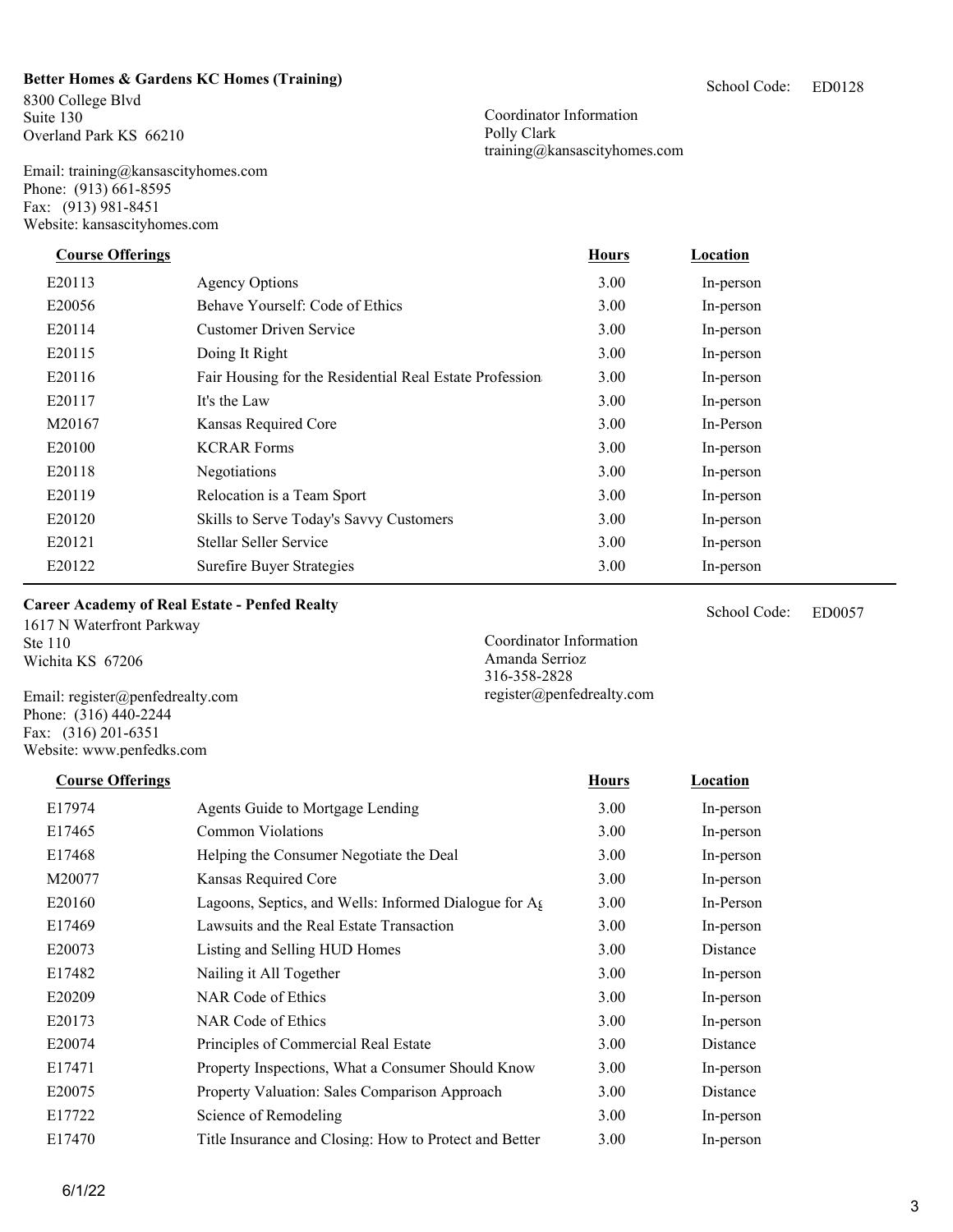Coordinator Information

Mark Barker mark@ceskc.com

### Mark Barker School Code: ED0002

8600 Ward Pkwy Ste 2080 Kansas City MO 64114 **Career Education Systems** 

Email: Phone: (800) 748-7715 Fax:  $()$  -Website: www.ceskc.com

## Effective Negotiating for Real Estate Professionals - Part 1 and 3.00 In-person E17086 Effective Negotiating for Real Estate Professionals - Part 2 and 3.00 In-person E17556 Experienced Commercial Agents: Handling Complex Issues 3.00 Distance E20172 10 Risks Commercial Agents Must Manage 3.00 In-person E17066 1031 Exchanges 3.00 Distance E17065 1031 Exchanges 3.00 In-person E17075 Anatomy of a House 3.00 In-person A17106 Appraisal Essentials 3.00 In-person E17108 Broker Price Opinion Resource 6.00 In-person E17054 Building a Real Estate Team 3.00 In-person E17477 Certified Negotiation Expert 9.00 In-person E17089 Closing the Deal 3.00 In-person E17083 Commercial Code of Ethics 3.00 In-person E17063 Commercial Lawsuits: Be Careful Out There 3.00 In-person E17064 Commercial Leasing: Plugging Loopholes 3.00 In-person E17084 Commercial Missouri Core 3.00 In-person E17056 Contract for Deed: How to Use Effectively 3.00 In-person E17067 Contracts 3.00 In-person E17087 Creating Wealth Through Residential Investing 3.00 In-person E17098 Creating Wealth Through Residential Investing 3.00 Distance E17103 Credit Scores 3.00 In-person E17052 Demonstrating Commercial Property with Power 3.00 In-person E17111 Economic Development Financing 3.00 In-person E17096 Effective Negotiating 3.00 Distance E17045 Examining Offer: Changing "For Sale" to "Sold" 3.00 In-person E17035 Experienced Agent Issues 3.00 In-person E17036 Experienced Agents: Handling Complex Issues 3.00 Distance E17105 Fair Housing 3.00 Distance E17046 Fair Housing - The Issue Isn't Black and White 3.00 In-person E17088 FHA Today 3.00 In-person E17043 Financing in the 2000s 3.00 In-person E17097 Foreclosures and Short Sales 3.00 Distance E17058 Getting Started in Office Property 3.00 In-person E17068 Home Inspections: Slaying the Deal Killer 3.00 In-person E17047 Home Styles and Design: What's Old, What's New 3.00 In-person E17100 How to Attract More Buyers and Create More Sales 3.00 In-person **Course Offerings** *Location* **<b>Course Offerings** *Location*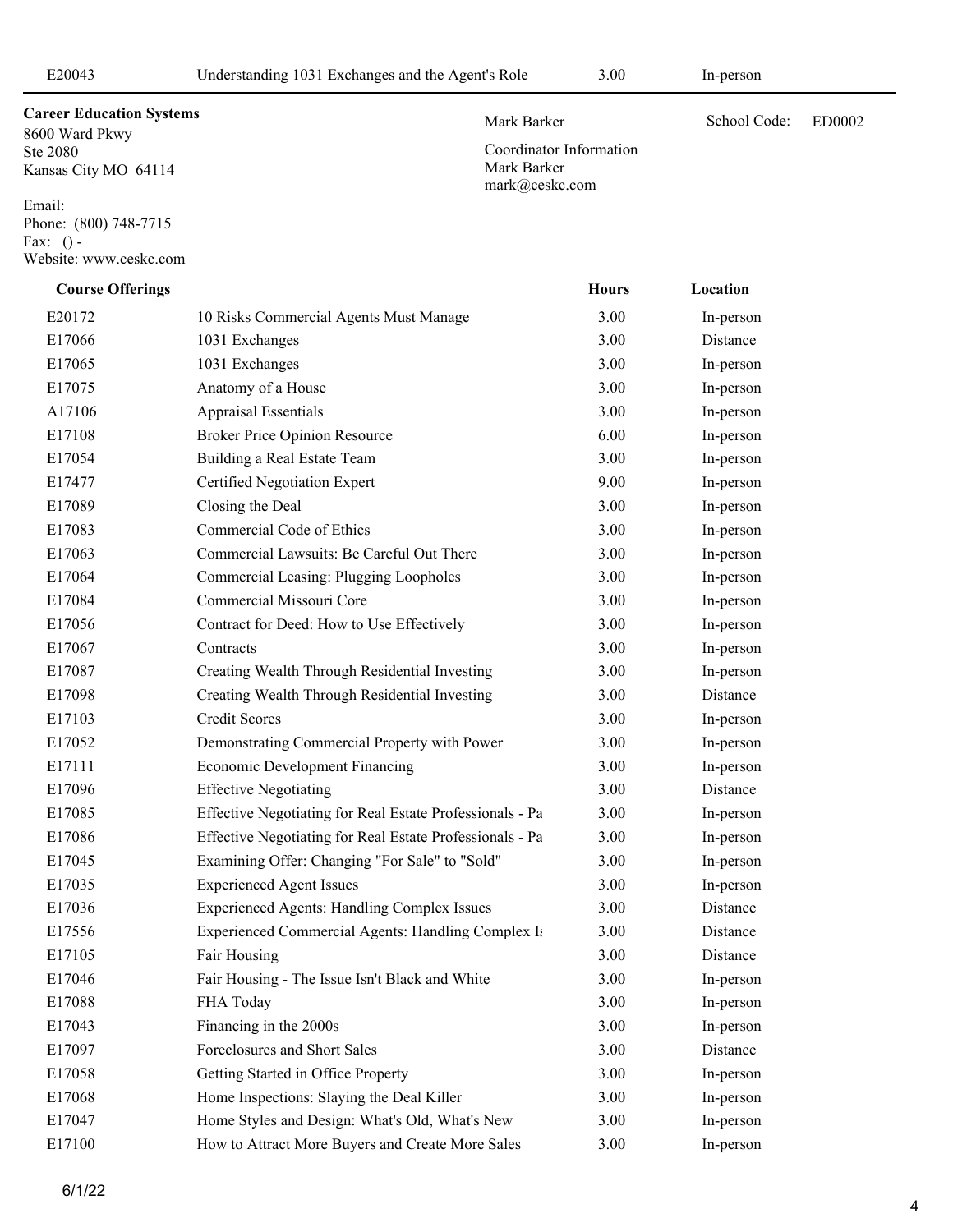| E17551 | <b>Identity Theft</b>                                  | 3.00 | In-person |
|--------|--------------------------------------------------------|------|-----------|
| M20052 | Kansas Required Core                                   | 3.00 | In-person |
| E17044 | Lawsuits                                               | 3.00 | In-person |
| E17057 | Lease Option/Purchase                                  | 3.00 | In-person |
| E17073 | Listing Presentations That Sizzle                      | 3.00 | In-person |
| E17040 | Making Contracts and People Understandable             | 3.00 | In-person |
| E17034 | Managing Your Brokerage                                | 3.00 | In-person |
| E17091 | Meth: What Every Agent Should Know                     | 3.00 | In-person |
| E17092 | Meth: What Every Agent Should Know                     | 3.00 | Distance  |
| E17080 | Missouri Core                                          | 3.00 | Distance  |
| E17079 | Missouri Core Curriculum: Real Property Law            | 3.00 | In-person |
| E17099 | Missouri Core: Representation Options                  | 3.00 | In-person |
| E17102 | Missouri Core: Representation Options                  | 3.00 | Distance  |
| E17041 | Monopoly - It's Not Just a Game Anymore                | 3.00 | In-person |
| E17107 | Mortgage Fraud                                         | 3.00 | In-person |
| E17094 | Mortgage Fraud and RESPA                               | 3.00 | In-person |
| E17070 | Negotiating                                            | 3.00 | In-person |
| E17109 | Networking and Real Estate                             | 3.00 | In-person |
| E17050 | New Home Construction                                  | 3.00 | In-person |
| E17051 | New Home Construction                                  | 3.00 | Distance  |
| E17081 | Non-Risky Business                                     | 3.00 | In-person |
| E17039 | Organizational Skills for the Fiduciary                | 3.00 | In-person |
| E17048 | Priced to Sell: It Can Be Done                         | 3.00 | In-person |
| E17053 | Pricing Commercial Property with Power                 | 3.00 | In-person |
| E17082 | Property Management                                    | 3.00 | In-person |
| E17042 | Prospecting: Educating the Public About Real Estate Se | 3.00 | In-person |
| E17071 | Real Estate Confronts Reality                          | 3.00 | In-person |
| E17095 | Real Estate Law                                        | 4.00 | In-person |
| E17552 | Representation Options in the Commercial Spotlight     | 3.00 | Distance  |
| E17069 | Scruples - A Guide to Ethical Decision Making          | 3.00 | In-person |
| E17037 | Selling New Homes in the 2000s                         | 3.00 | In-person |
| E17072 | Service Power                                          | 3.00 | In-person |
| E17101 | Shopping Center Leasing: Going Green and Lease Neg-    | 3.00 | In-person |
| E17093 | Short Sales and Foreclosures                           | 3.00 | In-person |
| E17104 | Short Sales and Foreclosures: What Real Estate Profess | 6.00 | In-person |
| E17038 | Showing Homes: Selling Without Misrepresentation       | 3.00 | In-person |
| E17110 | Staging a Home: Benefitting Clients and Customers Ali  | 3.00 | In-person |
| E17090 | Survive and Thrive in a Declining Market               | 3.00 | In-person |
| E17077 | The Code of Ethics                                     | 3.00 | In-person |
| E17078 | The Code of Ethics                                     | 3.00 | Distance  |
| E17049 | The Marketing Process: List to Sell                    | 3.00 | In-person |
| E17076 | Title Work: Avoiding Problems and Getting Deals Clos   | 3.00 | In-person |
| E17059 | Understanding Agency I - Theory and Practice           | 3.00 | In-person |
| E17060 | Understanding Agency II - Service Delivery (REBAC)     | 3.00 | In-person |
| E17061 | Understanding Agency III - Marketing and Promotion (   | 3.00 | In-person |
| E17062 | Understanding Agency IV - Relocation/Office Policy (I  | 3.00 | In-person |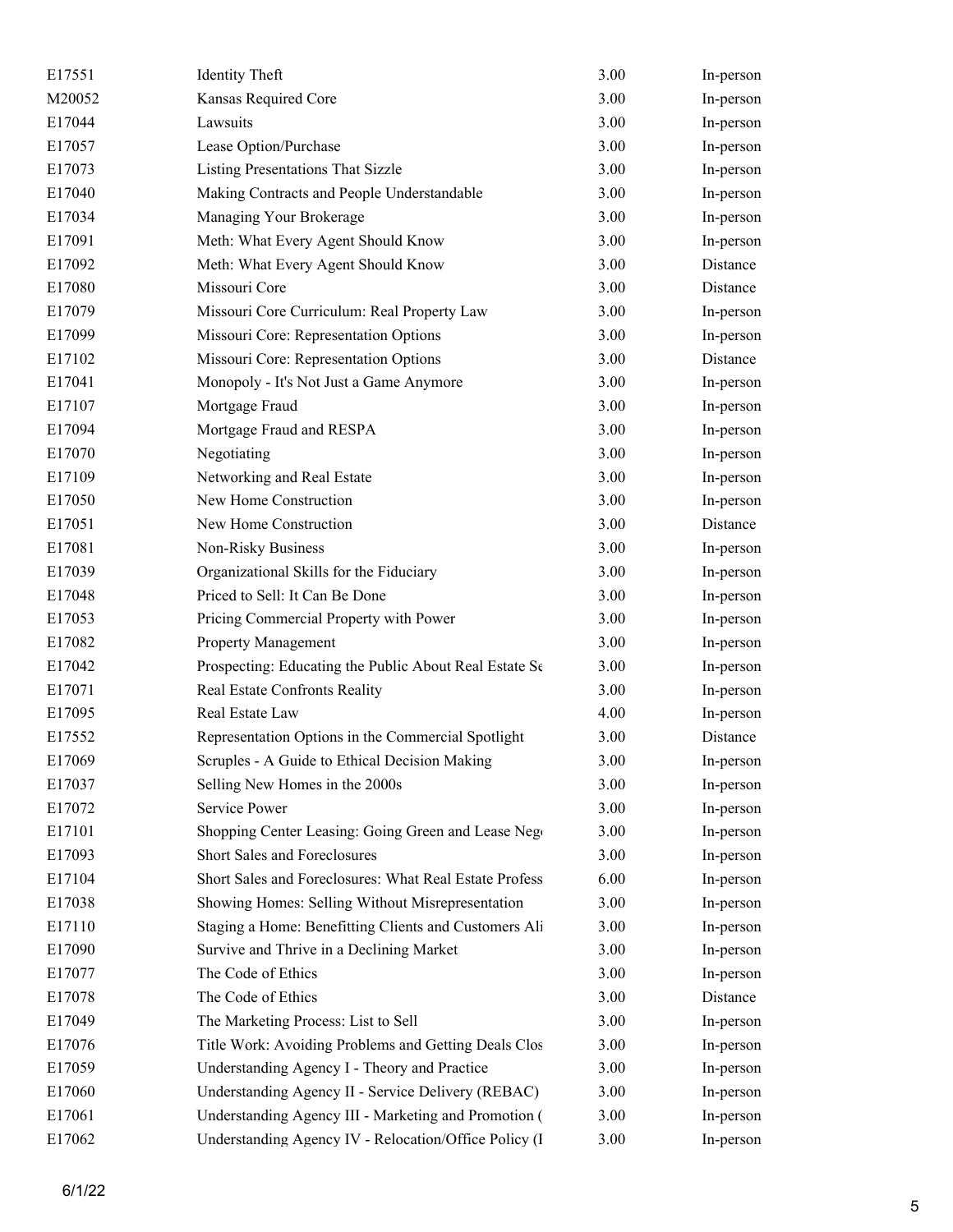| E17055                   | <b>Understanding Environmental Issues</b>              | 3.00         | In-person    |        |
|--------------------------|--------------------------------------------------------|--------------|--------------|--------|
| E17074                   | Using Technology to Serve Real Estate Consumers        | 3.00         | In-person    |        |
| E17566                   | Virtual World: Protecting and Promoting Client Interes | 3.00         | In-person    |        |
| E17838                   | Why Do You Do What You Do?                             | 3.00         | Distance     |        |
| E17703                   | Why Do You Do What You Do?                             | 3.00         | In-person    |        |
| <b>CCIM</b> Institute    |                                                        |              | School Code: | ED0116 |
| 430 N Michigan Ave, S700 |                                                        |              |              |        |
| Chicago IL 60611         | Coordinator Information                                |              |              |        |
|                          | Antoinette Jordan                                      |              |              |        |
| Email: cecredit@ccim.com | 312-321-8566<br>ajordan@ccim.com                       |              |              |        |
| Phone: (312) 321-4460    |                                                        |              |              |        |
| Fax: $()$ -              |                                                        |              |              |        |
| Website: www.ccim.com    |                                                        |              |              |        |
| <b>Course Offerings</b>  |                                                        | <b>Hours</b> | Location     |        |
| E17998                   | CI 101: Financial Analysis for Commercial Investment   | 9.00         | In-person    |        |
| E17999                   | CI 102: Market Analysis for Commercial Investment R    | 9.00         | In-person    |        |
| E18000                   | CI 103: User Decision Analysis for Commercial Investa  | 9.00         | In-person    |        |
| E18001                   | CI 104: Investment Decision Analysis for Commercial    | 9.00         | In-person    |        |
| E18003                   | <b>Commercial Real Estate Negotiations</b>             | 7.00         | In-person    |        |

E18002 Foundations for Success in Commercial Real Estate 9.00 In-person

### **CECheap.com**

8600 Ward Pkwy Ste 2080 Kansas City MO 64114

Email: mark@ceskc.com Phone: (800) 748-7715 Fax:  $()$  -Website: www.cecheap.com Coordinator Information Mark Barker mark@ceskc.com

| <b>Course Offerings</b> |                                               | <b>Hours</b> | Location        |
|-------------------------|-----------------------------------------------|--------------|-----------------|
| E18030                  | 1031 Exchanges                                | 3.00         | <b>Distance</b> |
| E18037                  | Code of Ethics                                | 3.00         | <b>Distance</b> |
| E18034                  | Creating Wealth Through Residential Investing | 3.00         | <b>Distance</b> |
| E18032                  | <b>Effective Negotiating</b>                  | 3.00         | Distance        |
| E18036                  | <b>Experienced Agent Issues</b>               | 3.00         | Distance        |
| E18033                  | Foreclosure & Short Sales                     | 3.00         | <b>Distance</b> |
| M20058                  | Kansas Required Core                          | 3.00         | Distance        |
| E18031                  | Meth: What Every Agent & Client Should Know   | 3.00         | Distance        |
| E18029                  | New Home Construction                         | 3.00         | Distance        |

ED0118

School Code: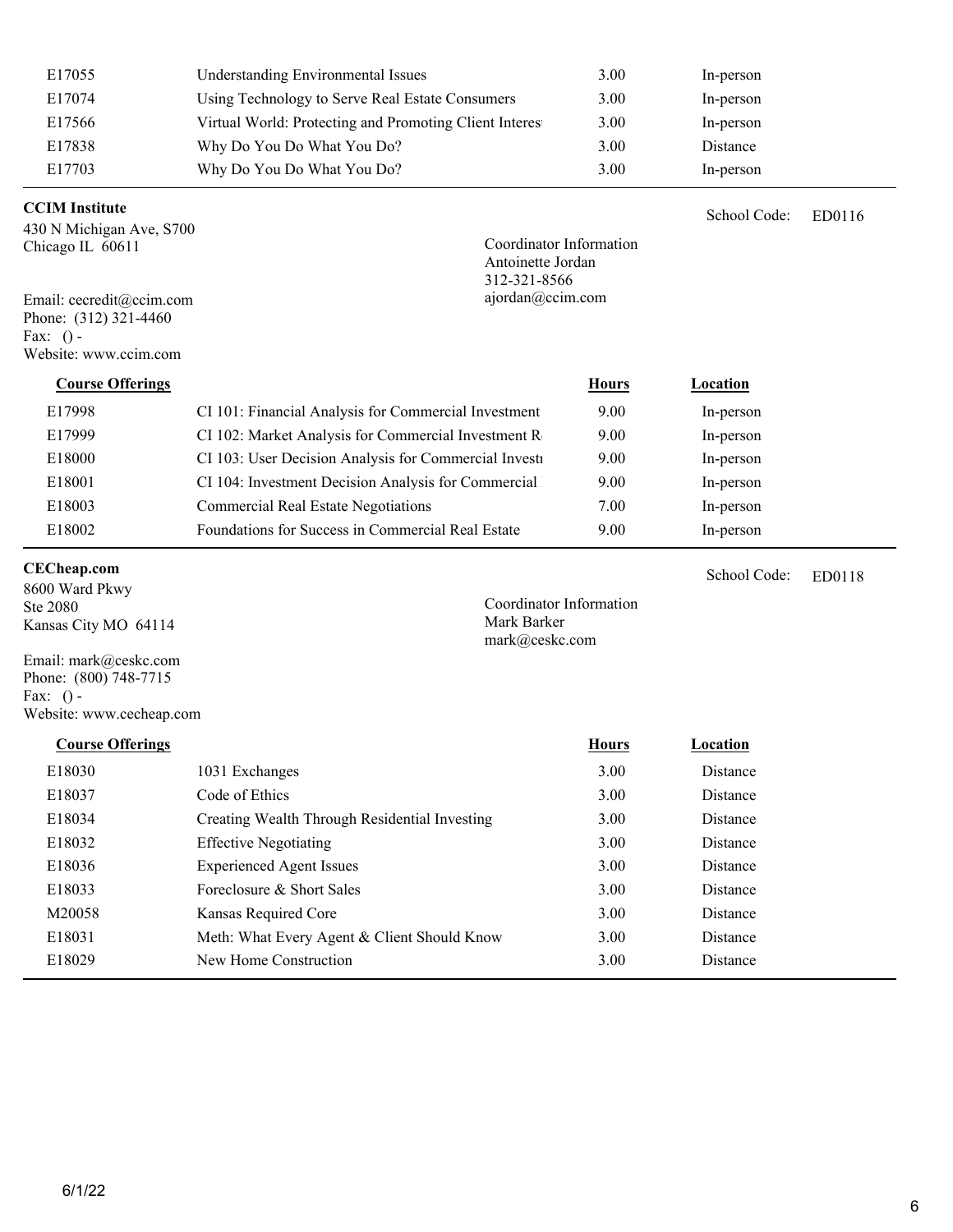### **CMPS Institute, LLC.**

3000 Old Alabama Road Suite 119-477 Alpharetta GA 30022

Email: juliana@cmpsinstitute.org Phone: (734) 606-0202 Fax:  $()$  -<br>Website: ..<br>Spotitute

### Coordinator Information Julianna Nicholas julianna@cmpsinstitute.org

| Website: www.cmpsinstitute.org       |                                                    |                                                                |              |              |        |
|--------------------------------------|----------------------------------------------------|----------------------------------------------------------------|--------------|--------------|--------|
| <b>Course Offerings</b>              |                                                    |                                                                | <b>Hours</b> | Location     |        |
| E20016                               | Cash Flow Planning for Real Estate Investors       |                                                                | 3.00         | In-person    |        |
| E20015                               | Mortgage & Real Estate Taxation                    |                                                                | 3.00         | In-person    |        |
| E20017                               | Mortgage Math Camp                                 |                                                                | 3.00         | In-person    |        |
| <b>Crystal Clear Academy</b>         |                                                    |                                                                |              | School Code: | ED0121 |
| 1453 Briarwood Ln                    |                                                    | Coordinator Information                                        |              |              |        |
| McPherson KS 67460                   |                                                    | <b>Crystal Toews</b>                                           |              |              |        |
|                                      |                                                    | 620-200-0840                                                   |              |              |        |
| Email: crmiller@primeres.com         |                                                    | crystalt@primeres.com                                          |              |              |        |
| Phone: (620) 200-0840<br>Fax: $()$ - |                                                    |                                                                |              |              |        |
| Website:                             |                                                    |                                                                |              |              |        |
| <b>Course Offerings</b>              |                                                    |                                                                | <b>Hours</b> | Location     |        |
| E18092                               | How to Overcome Objections on Outdated and Fixer U |                                                                | 3.00         | In-person    |        |
| E20092                               | How to Present a VA Offer Sellers Will Accept      |                                                                | 3.00         | In-person    |        |
| Dennis Walsh & Associates            |                                                    |                                                                |              | School Code: |        |
| 1102 Colony Plaza                    |                                                    | Jenny Vita                                                     |              |              | ED0063 |
| Newport Beach CA 92660               |                                                    | Coordinator Information<br>Jenny Vita                          |              |              |        |
|                                      |                                                    | jvita@sellnewhomes.com                                         |              |              |        |
| Email: jvita@sellnewhomes.com        |                                                    |                                                                |              |              |        |
| Phone: (949) 734-4252                |                                                    |                                                                |              |              |        |
| Fax: (949) 706-3502<br>Website:      |                                                    |                                                                |              |              |        |
| <b>Course Offerings</b>              |                                                    |                                                                | <b>Hours</b> | Location     |        |
| E17628                               | Certified New Home Specialist                      |                                                                | 9.00         | Distance     |        |
| E17629                               | Residential Construction Certified                 |                                                                | 9.00         | Distance     |        |
| <b>Dept of Veterans Affairs</b>      |                                                    | <b>Tim Knutson</b>                                             |              | School Code: | ED0042 |
| One Federal Dr                       |                                                    |                                                                |              |              |        |
| St Paul MN 55111                     |                                                    | Coordinator Information<br>Mark Lee<br>(877) 827-3702 x3355044 |              |              |        |
| Email: 335LP@va.gov                  |                                                    | Mark.Lee4@va.gov                                               |              |              |        |

VA Home Loans Educational Seminar 4.00 In-person

Email: 335LP@va.gov Phone: (877) 827-3702 Fax: () - Website:

**Course Offerings Location Hours** *Location* 

|--|--|

6/1/22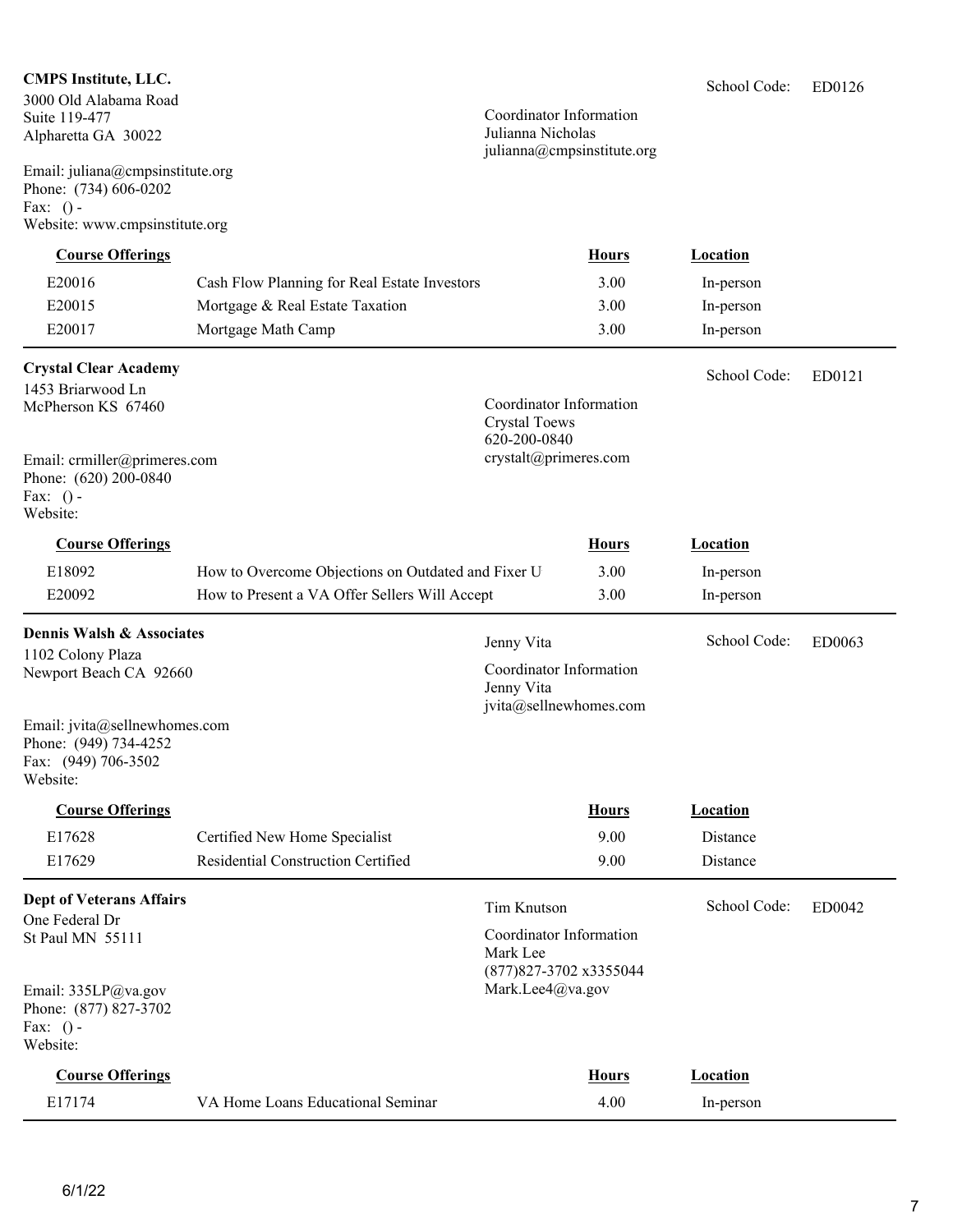### **Dexterity CE, LLC**

14101 W Hwy 290 Ste 1400B Austin TX 78737

Email: zeblowe@corp.openmtg.com Phone: (512) 893-6679 Fax: (512) 893-6679 Website: www.dexterityce.com

Coordinator Information Zebulon Lowe zeblowe@corp.openmtg.com

| <b>Course Offerings</b>                      |                                                      |                                            | <b>Hours</b>               | Location        |        |
|----------------------------------------------|------------------------------------------------------|--------------------------------------------|----------------------------|-----------------|--------|
| E18149                                       | Green Real Estate                                    |                                            | 3.00                       | In-person       |        |
| E17910                                       | H4P- A Realtor's Guide for Utilizing the HECM for Pu |                                            | 3.00                       | In-person       |        |
| E18139                                       | H4P- A REALTOR's Guide to Utilizing the HECM for     |                                            | 3.00                       | Virtual         |        |
| E17984                                       | Qualifying the Buyer Under New Regulations           |                                            | 3.00                       | In-person       |        |
| dotloop                                      |                                                      |                                            |                            | School Code:    | ED0093 |
| 700 W Pete Rose Way #446                     |                                                      | Coordinator Information                    |                            |                 |        |
| Cincinnati OH 45203                          |                                                      | Cody Topola                                |                            |                 |        |
|                                              |                                                      | $(216)$ 212-2339                           |                            |                 |        |
| Email: ctopola@dotloop.com                   |                                                      | ctopola@dotloop.com                        |                            |                 |        |
| Phone: (513) 739-5397<br>Fax: $()$ -         |                                                      |                                            |                            |                 |        |
| Website:                                     |                                                      |                                            |                            |                 |        |
| <b>Course Offerings</b>                      |                                                      |                                            | <b>Hours</b>               | Location        |        |
| E17797                                       | Managing Online Transactions                         |                                            | 3.00                       | In-person       |        |
| <b>Empire Learning</b>                       |                                                      |                                            |                            | School Code:    | ED0136 |
| 1230 Columbia St Ste 920                     |                                                      |                                            |                            |                 |        |
| San Diego CA 92101                           |                                                      | Coordinator Information<br>Michael Erbland |                            |                 |        |
|                                              |                                                      |                                            | michael@empirelearning.com |                 |        |
| Email: michael@empirelearning.com            |                                                      |                                            |                            |                 |        |
| Phone: (855) 460-1634<br>Fax: (877) 624-9650 |                                                      |                                            |                            |                 |        |
| Website: www.empirelearning.com              |                                                      |                                            |                            |                 |        |
| <b>Course Offerings</b>                      |                                                      |                                            | <b>Hours</b>               | <b>Location</b> |        |
| E20194                                       | Code of Ethics                                       |                                            | 3.00                       | Distance        |        |
| E20195                                       | <b>Distressed Properties</b>                         |                                            | 3.00                       | Distance        |        |
| E <sub>20196</sub>                           | Fair Housing                                         |                                            | 3.00                       | Distance        |        |
| E20197                                       | Healthy Home Fundamentals                            |                                            | 3.00                       | Distance        |        |
| M20208                                       | Kansas Required Core                                 |                                            | 3.00                       | Distance        |        |
| E20198                                       | Preventing Identity Theft                            |                                            | 3.00                       | Distance        |        |
| E20199                                       | Property Management SOHI                             |                                            | 3.00                       | Distance        |        |
| E20200                                       | Real Estate Investing: Recognizing Opportunities     |                                            | 3.00                       | Distance        |        |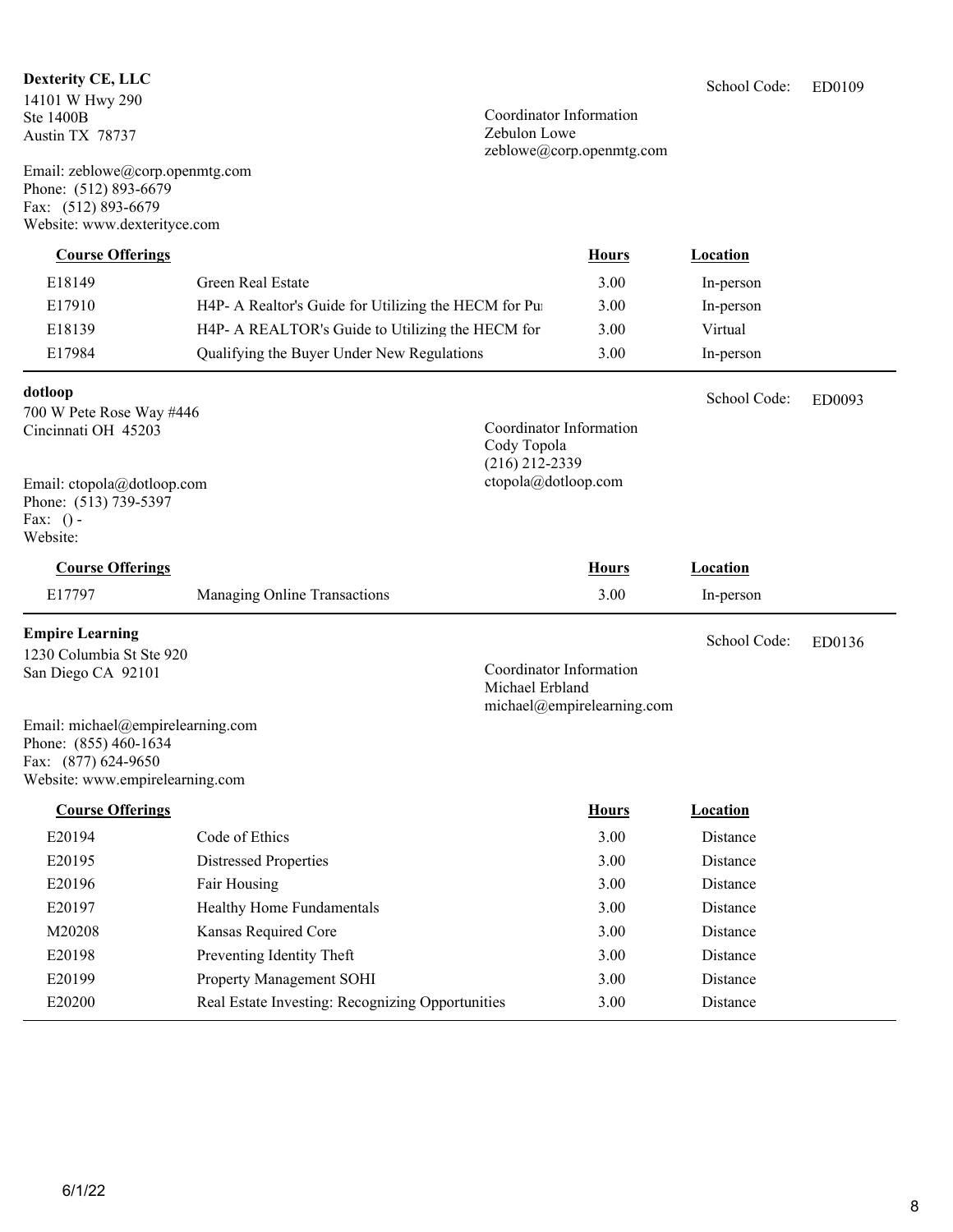### **Fairway MC**

9393 W 110 St Ste 250 Overland Park KS 66210

Email: Lee.Smith@Fairwaymc.com Phone: (816) 396-8810 Fax: (866) 728-4326 Website:

### **Course Offerings Location**

E17985 Reverse Mortgage for Purchase (H4P) 3.00 In-person

### **Finance of America**

8023 E 63rd Place Ste 700 Tulsa OK 74133

Email: cdanish@fareverse.com Phone: (330) 807-8948 Fax:  $()$  -Website: www.fareverse.com

### **Course Offerings Hours Location**

| COMOC OTICINIZI                                                                                                              |                                      | TIAMI 2                                                                                              | посаион      |        |
|------------------------------------------------------------------------------------------------------------------------------|--------------------------------------|------------------------------------------------------------------------------------------------------|--------------|--------|
| E20011                                                                                                                       | Unlock Purchasing Power - In Reverse | 3.00                                                                                                 | In-person    |        |
| Gaughan & Connealy<br>4400 College Blvd<br>Ste 190<br>Overland Park KS 66211<br>Phone: (913) 262-2000<br>Fax: (913) 904-1348 | Email: Chris@MidwestEstatePlan.com   | Christopher Gaughan<br>Coordinator Information<br>Christopher Gaughan<br>Chris@MidwestEstatePlan.com | School Code: | ED0081 |
|                                                                                                                              | Website: www.MidwestEstatePlan.com   |                                                                                                      |              |        |

### **Course Offerings** *Location* **<b>Hours** *Location*

| E17924 | How to Get Real Estate Through Probate         | 3.00 | In-person |
|--------|------------------------------------------------|------|-----------|
| E18137 | Listing Homes for Disabled or Deceased Clients | 3.00 | Virtual   |
| E17689 | Listing Homes for Disabled or Deceased Clients | 3.00 | In-person |

### **Green Training USA**

PO Box 4225 West McLean VA 22103

Coordinator Information Kelly Caplenas 1-800-518-1877

kellyc@greentrainingusa.com

Coordinator Information

Coordinator Information Christina Danish cdanish@fareverse.com

Lee.Smith@Fairwaymc.com

Lee Smith 816-396-8810

Email: kellyc@greentrainingusa.com Phone: (800) 518-1877 Fax: (703) 852-4379 Website: www.greentrainingusa.com

| <b>Course Offerings</b> |                                                | <b>Hours</b> | Location |  |
|-------------------------|------------------------------------------------|--------------|----------|--|
| E20135                  | <b>BPI Building Science Principles</b>         | 9.00         | Distance |  |
| E20136                  | Understanding Energy Efficiency in Real Estate | 4.00         | Distance |  |

ED0114 School Code:

School Code:

ED0125

ED0130

School Code: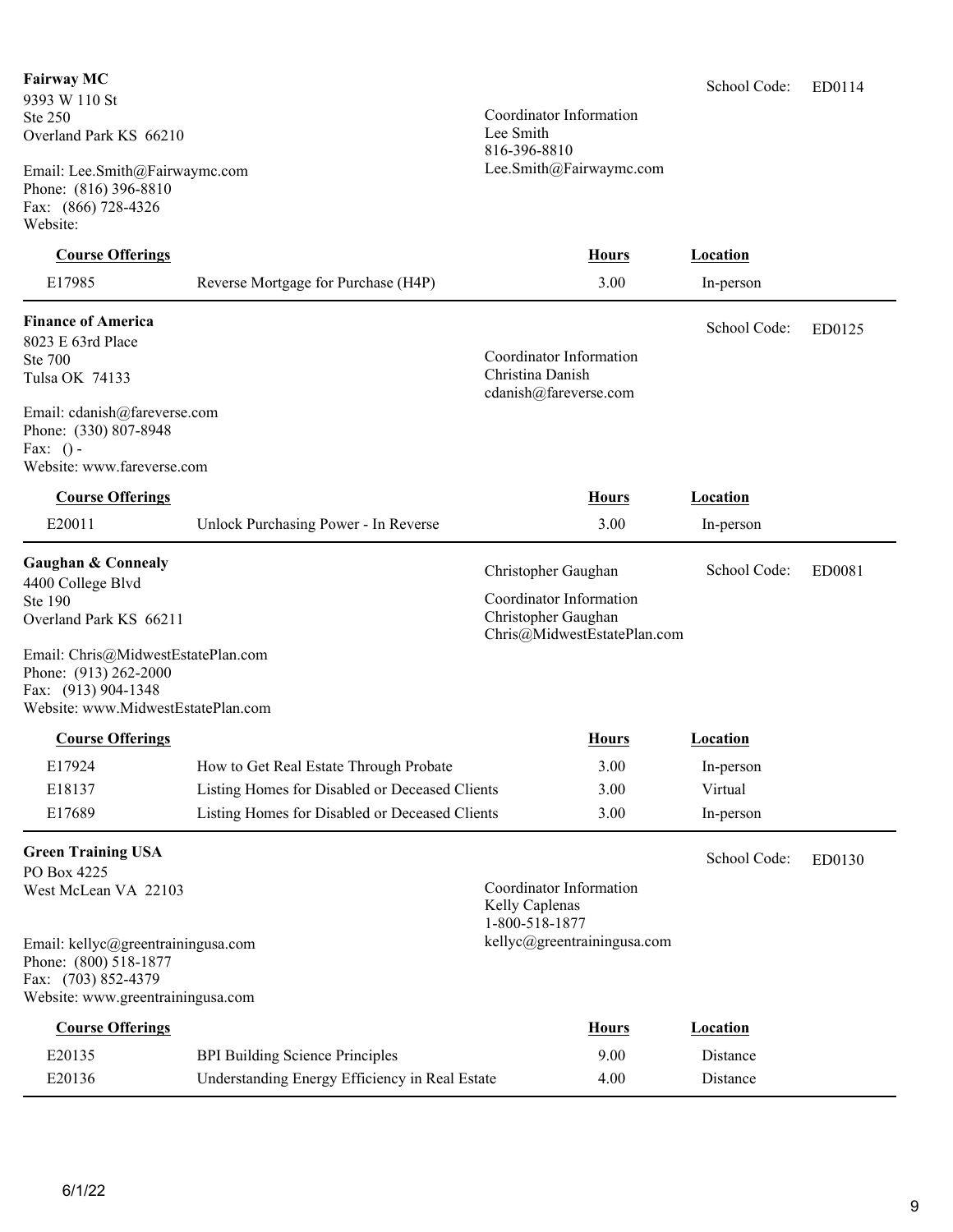### **Home Warranty, Inc** PO Box 1

Rock Rapids IA 51246

Email: dena@homewarrantyinc.com Phone: (877) 977-4949 Fax: (866) 977-4949 Website: www.homewarrantyinc.com

## **Course Offerings Location**

| E17776                          | The Insider's Guide to Home Warranties               |                                               | 3.00         | In-person       |        |
|---------------------------------|------------------------------------------------------|-----------------------------------------------|--------------|-----------------|--------|
| <b>InterNACHI</b>               |                                                      |                                               |              | School Code:    | ED0088 |
| 1750 30th St                    |                                                      |                                               |              |                 |        |
| Ste 301                         |                                                      | Coordinator Information                       |              |                 |        |
| Boulder CO 80301                |                                                      | Benjamin Gromicko<br>education@internachi.org |              |                 |        |
| Email: education@internachi.org |                                                      |                                               |              |                 |        |
| Phone: (720) 735-7125           |                                                      |                                               |              |                 |        |
| Fax: $()$ -                     |                                                      |                                               |              |                 |        |
| Website: www.nachi.org          |                                                      |                                               |              |                 |        |
| <b>Course Offerings</b>         |                                                      |                                               | <b>Hours</b> | Location        |        |
| E17762                          | Home Energy Efficiency for Real Estate Professionals |                                               | 4.00         | Distance        |        |
| E17763                          | Saving Home Energy for Real Estate Professionals     |                                               | 3.00         | <b>Distance</b> |        |

### **Kansas Association of Realtors**

3644 SW Burlingame Rd Topeka KS 66611

Rod McIntyre School Code: ED0007 Coordinator Information Rod McIntyre rmcintyre@kansasrealtor.com

Email: rmcintyre@kansasrealtor.com Phone: (800) 366-0069 Fax: () -

Website: www.kansasrealtoreducation.com

### **Course Offerings Location**

| E20215             | 5 Star Customer Service                               | 3.00 | In-person |
|--------------------|-------------------------------------------------------|------|-----------|
| E17723             | Beneath the Surface: Understanding the Anatomy of a l | 6.00 | Distance  |
| E18135             | Broker Supervision & Common Violations                | 4.00 | Virtual   |
| E17191             | Broker Supervision and Common Violations              | 4.00 | Distance  |
| E17188             | Brokerage Management and Common Violations            | 4.00 | In-person |
| E17216             | Client Service: A meeting of the Minds (GRI 108)      | 4.00 | In-person |
| E17186             | <b>Common Violations</b>                              | 3.00 | In-person |
| E17187             | Common Violations: Identify and Avoid Mistakes        | 4.00 | Distance  |
| E <sub>17185</sub> | Common Violations: Identify and Avoid Mistakes        | 4.00 | In-person |
| E17196             | Contract Law (part of GRI 103R)                       | 4.00 | In-person |
| E17217             | Contract Law and Formation                            | 4.00 | In-person |
| E17218             | Contract Law and Formation                            | 3.00 | In-person |
| E17580             | Contract Law for Real Estate Professionals            | 4.00 | Distance  |
| E20124             | Contract Law for Real Estate Professionals            | 3.00 | In-person |
| E17234             | Doing it Right: Smoothing the Process for Buyer and S | 3.00 | In-person |
| E20031             | Ethics                                                | 3.00 | Virtual   |

School Code:

### Coordinator Information Dena McDonald dena@homewarrantyinc.com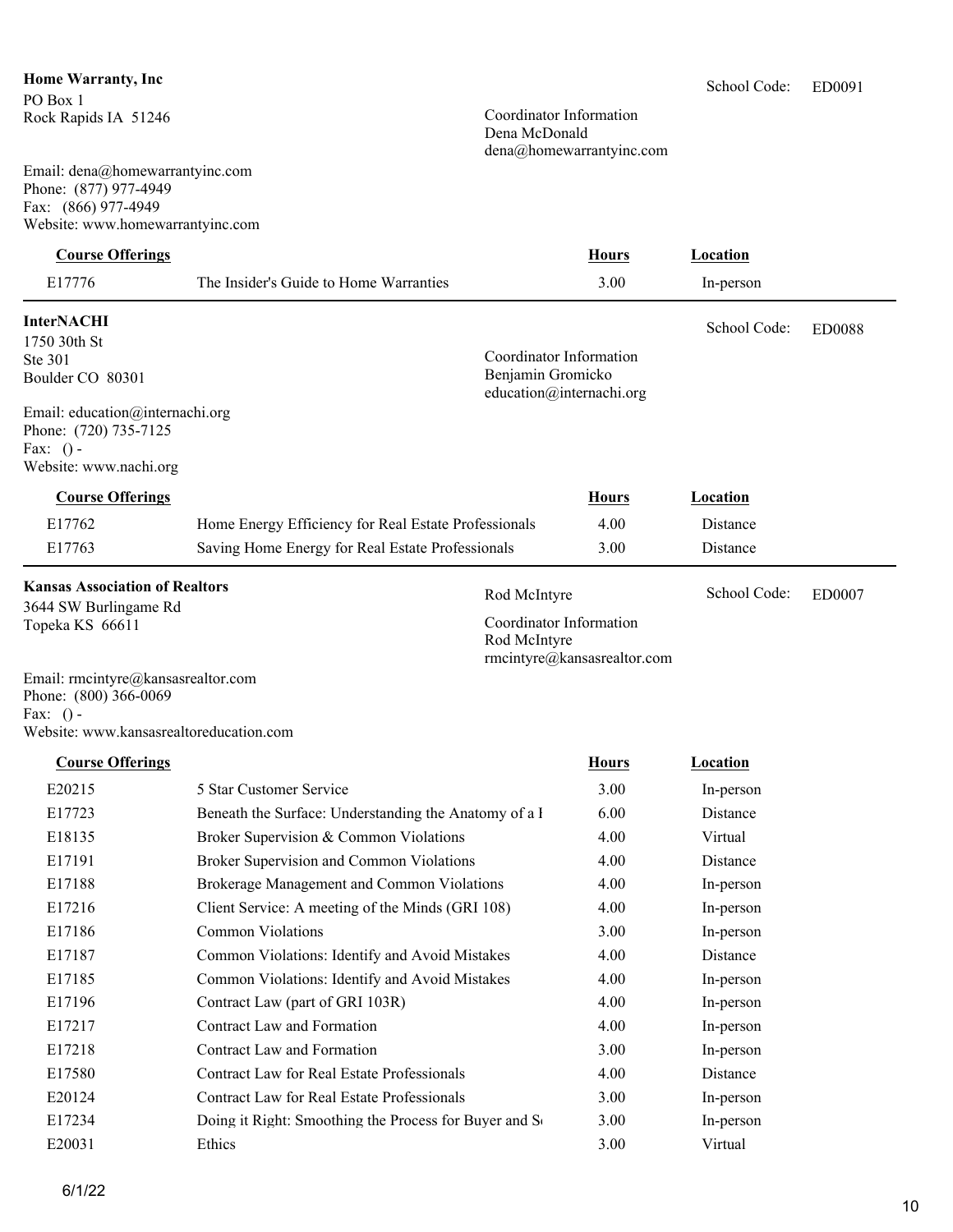| E17227 | Exchanging Made Easy: How to do a Real Estate Exchanging Made Easy: How to do a Real Estate Exchangi | 4.00 | In-person |
|--------|------------------------------------------------------------------------------------------------------|------|-----------|
| E17755 | Fair Housing and Beyond                                                                              | 4.00 | In-person |
| E20219 | Fair Housing and Beyond                                                                              | 3.00 | In-person |
| E17232 | Finishes: Understanding Houses Inside and Out                                                        | 4.00 | In-person |
| E17229 | Foundations: How They Work and How to Keep Them                                                      | 4.00 | In-person |
| E17208 | Fundamentals of Investment Real Estate                                                               | 4.00 | Distance  |
| E17224 | How to Work with Real Estate Investment - Sellers                                                    | 4.00 | In-person |
| E20078 | Kansas License Law and NAR Code of Ethics                                                            | 4.00 | Virtual   |
| E20148 | Kansas License Law and NAR Code of Ethics-QS Live                                                    | 4.00 | Distance  |
| M20216 | Kansas Required Core                                                                                 | 3.00 | In-person |
| M20049 | Kansas Required Core                                                                                 | 4.00 | Distance  |
| M20127 | Kansas Required Core - QS Live                                                                       | 4.00 | Distance  |
| M20112 | Kansas Required Core - QS Virtual                                                                    | 4.00 | Virtual   |
| E17243 | KS Real Estate License Law and NAR Code of Ethics                                                    | 4.00 | Distance  |
| E17205 | Legal Consideration for the Real Estate Professional (G                                              | 8.00 | In-person |
| E17195 | Legal Environment of Real Estate                                                                     | 4.00 | Distance  |
| E18136 | Legal Environment of Real Estate                                                                     | 4.00 | Virtual   |
| E17194 | Legal Environment of Real Estate (part of GRI 103R)                                                  | 4.00 | In-person |
| E17564 | Mastering Real Estate Negotiating                                                                    | 4.00 | Distance  |
| E20217 | Maximum Marketing, Minimum Dollars                                                                   | 3.00 | In-person |
| E17741 | Meeting the Needs of Buyers and Sellers                                                              | 4.00 | Distance  |
| E17197 | NAR Code of Ethics and Kansas RE License Law - RE                                                    | 4.00 | In-person |
| E20018 | NAR Code of Ethics and KS Real Estate License Law                                                    | 3.00 | Virtual   |
| E17219 | NAR Code of Ethics and the Kansas Real Estate Licens                                                 | 4.00 | In-person |
| E17019 | Negotiation                                                                                          | 3.00 | In-person |
| E17226 | Price it Right: How to Determine What a Rental Proper                                                | 4.00 | In-person |
| E17189 | Procedure Manual and Common Violations                                                               | 4.00 | In-person |
| E17623 | Real Estate Investing Made Clear                                                                     | 4.00 | Distance  |
| E17225 | Real Estate Investing Made Easy                                                                      | 4.00 | In-person |
| E17198 | Real Estate Investment and Management (GRI 105R)                                                     | 9.00 | In-person |
| E17941 | Real Estate Issues, Tax Write-offs, and Tax Planning                                                 | 3.00 | In-person |
| E18020 | Real Estate Teams: Meeting Consumer Needs                                                            | 4.00 | In-person |
| E18021 | Resolving Property Condition Issues in a Real Estate Ti                                              | 4.00 | In-person |
| E17829 | Salesperson Supervision & Common Violations                                                          | 4.00 | Distance  |
| E17184 | Salesperson Supervision, RESPA and Common Violati                                                    | 4.00 | In-person |
| E17223 | <b>Smart Business - Smart Money</b>                                                                  | 4.00 | In-person |
| E17230 | Structural Concepts: Walls and Roofs                                                                 | 4.00 | In-person |
| E17613 | Successful Buyer Client Systems                                                                      | 4.00 | In-person |
| E20218 | Successful Closings: How to Keep Your Buyers on Tra                                                  | 3.00 | In-person |
| E17622 | Successful Seller Client Systems                                                                     | 4.00 | Distance  |
| E17504 | Supervision & Common Violations                                                                      | 3.00 | In-person |
| E17579 | Tax Considerations for Home Owners                                                                   | 4.00 | Distance  |
| E17207 | Taxation and the Real Estate Professional (GRI 107E)                                                 | 6.00 | In-person |
| E17236 | The Code of Ethics: Our Promise of Professionalism                                                   | 4.00 | Distance  |
| E17231 | Understanding the Energy Envelope: Windows, Doors                                                    | 4.00 | In-person |
| E17193 | Understanding the Residential Structure (GRI 102R)                                                   | 9.00 | In-person |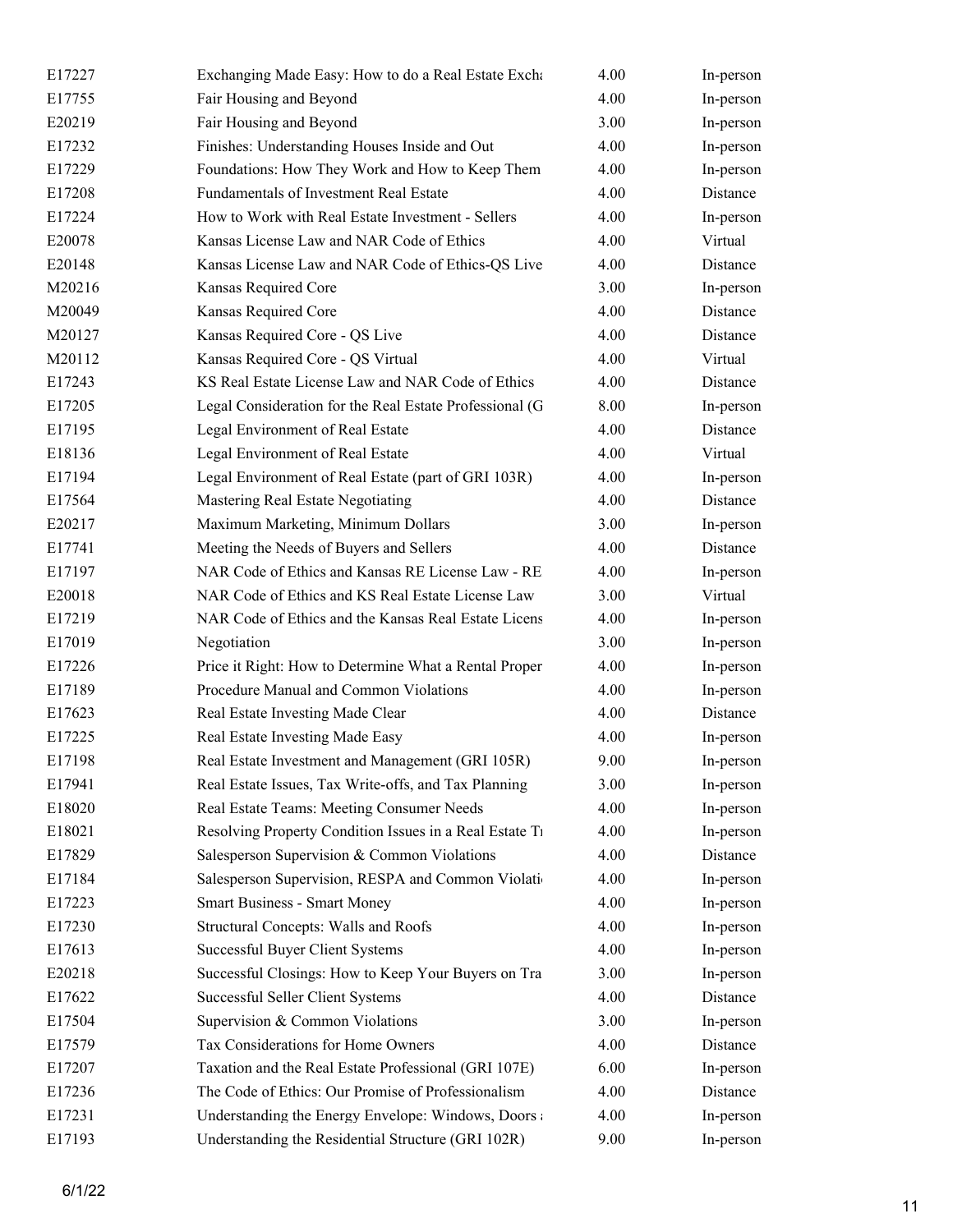Coordinator Information

Alison Trevor (913) 661-1600 alisont@kcrar.com

ED0033

**Kansas City Regional Association of REALTORS** School Code:

One Hallbrook Place, 11150 Overbrook Rd Ste 100 Leawood KS 66211

Email: alisont@kcrar.com Phone: (913) 661-1600 Fax: (913) 266-5967 Website: www.kcrar.com

> E17934 • Accredited Buyer's Representative Designation Course • 9.00 In-person E20144 **Details Matter: Practical Application of the Laws Impaction Real Estate Busic Estate** Bistance E20186 First Time Home Buyer's and Down Payment Assistand 3.00 In-person E17962 Making a Splash with the ICE Strategy: Incredible Clie 3.00 In-person E18088 Agents and Home Inspections 3.00 In-person E17492 At Home with Diversity 6.00 In-person E20006 At Home with Diversity Certification (Zoom) 6.00 Virtual E20212 Avoiding Litigation 3.00 In-person E20076 Behave Yourself: Code of Ethics 3.00 In-person E20101 Behave Yourself: The Code of Ethics (ZOOM) 3.00 Virtual E17601 Brokerage Management and Supervision 3.00 In-person E20145 Buyer's Agent Bootcamp 4.00 In-Person E18093 Code of Ethics: Our Promise of Professionalism 3.00 Distance E18105 Condos 101 3.00 In-person E20176 Condos 101 (Zoom) 3.00 Virtual E18038 e-PRO Certification Course 9.00 In-person E20211 Effective Negotiation Skills 3.00 In-person E17915 Fair Housing 3.00 In-person E17581 Historic Properties 3.00 In-person E20103 Historic Properties (ZOOM) 3.00 Virtual E17263 Inspection Insights 3.00 In-person M20104 Kansas Required Core 3.00 In-person M20175 Kansas Required Core (Online) 3.00 Distance E20102 KCRAR Forms 3.00 In-person E17602 KCRAR Resale Contracts 3.00 In-person E17646 Legislation Affecting Homeownership 3.00 In-person E17828 Managing Online Transactions 3.00 In-person E20133 Mortgage and Real Estate Taxation 3.00 In-Person E20134 Mortgage and Real Estate Taxation (Zoom) 3.00 Virtual E17510 New Home Construction 3.00 In-person E17963 Pricing Strategies: Mastering the CMA 6.00 In-person E20128 Radon and Real Estate Transactions (Zoom) 3.00 Virtual E17260 Radon for the Real Estate Transaction 3.00 In-person E17261 Real Estate Auctions 101 3.00 In-person **Course Offerings Course Offerings** *Location* **<b>Hours** *Location*

> E17744 Real Estate Law: Regulations and Practices 3.00 In-person E17531 Renovation Lending 3.00 In-person

12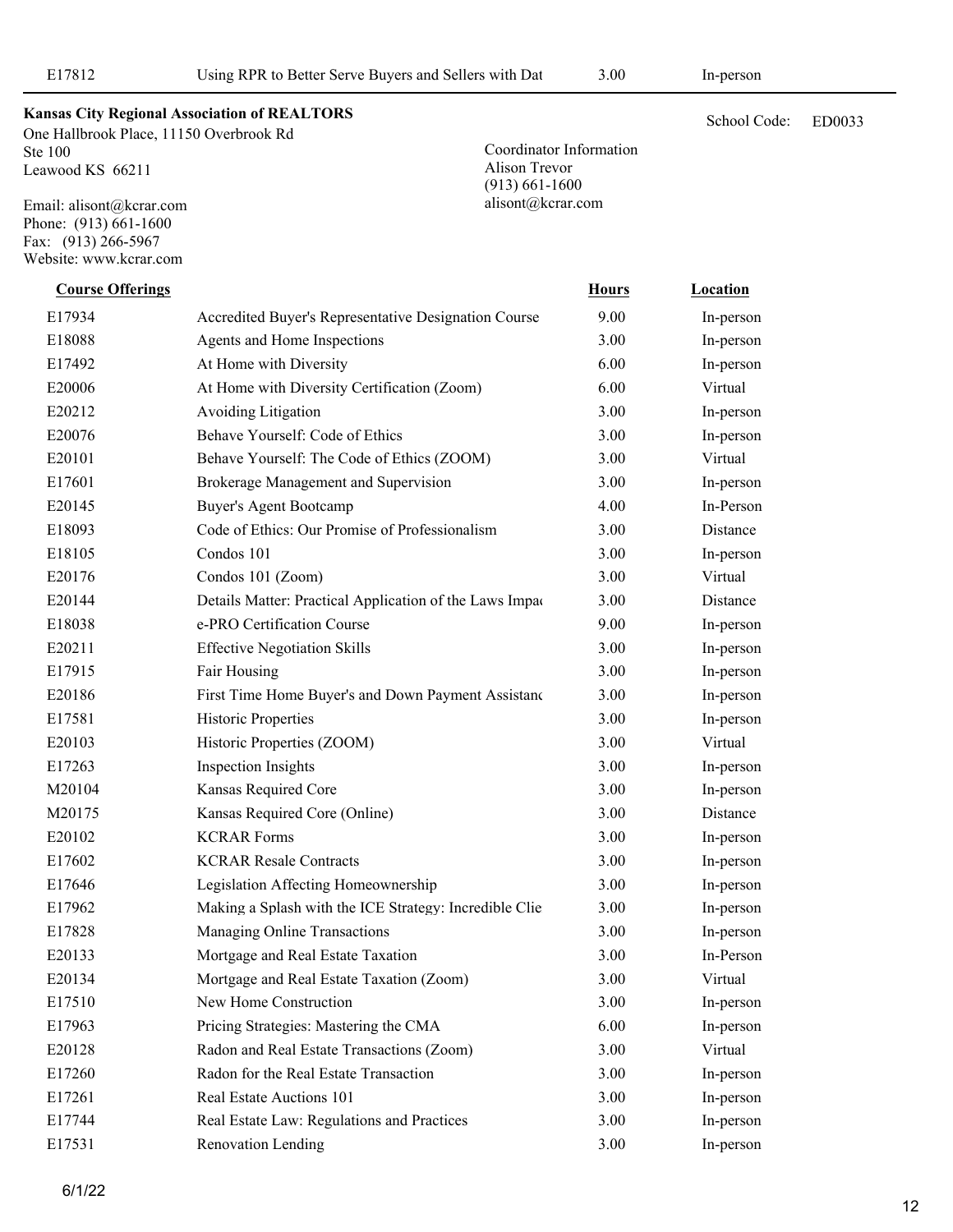| E17647                                                                                         | <b>Safety Matters</b>                                 | 3.00                                             | In-person       |               |
|------------------------------------------------------------------------------------------------|-------------------------------------------------------|--------------------------------------------------|-----------------|---------------|
| E20238                                                                                         | Seller Representative Specialist (SRS) Designation    | 9.00                                             | In-person       |               |
| E17262                                                                                         | Selling Foreclosures and REOs                         | 3.00                                             | In-person       |               |
| E17997                                                                                         | Smart Growth                                          | 3.00                                             | In-person       |               |
| E17277                                                                                         | That Doggone Mold                                     | 3.00                                             | In-person       |               |
| E18107                                                                                         | The Commercial Experience                             | 9.00                                             | In-person       |               |
| E20096                                                                                         | The Commercial Experience (Zoom)                      | 9.00                                             | Virtual         |               |
| E17726                                                                                         | The Hispanic/Latino Market                            | 3.00                                             | In-person       |               |
| E20239                                                                                         | The Success Triangle - Be Informed, Be Careful, Be Et | 3.00                                             | In-person       |               |
| E17273                                                                                         | <b>Understanding Appraisers</b>                       | 3.00                                             | In-person       |               |
| A20177                                                                                         | <b>Understanding Appraisers (Zoom)</b>                | 3.00                                             | Virtual         |               |
|                                                                                                | Kansas Mortgage CE Institute (Open Mortgage)          |                                                  | School Code:    |               |
| 3566 N Lake Ridge CT                                                                           |                                                       |                                                  |                 | <b>ED0086</b> |
| Wichita KS 67205                                                                               |                                                       | Coordinator Information<br><b>Tammy Gonzales</b> |                 |               |
|                                                                                                |                                                       | tamaragonzales@openmtg.com                       |                 |               |
| Email: tammy@mtgfamilymortgage.com<br>Phone: (316) 262-7766<br>Fax: (866) 265-1046<br>Website: |                                                       |                                                  |                 |               |
| <b>Course Offerings</b>                                                                        |                                                       | <b>Hours</b>                                     | Location        |               |
| E18138                                                                                         | <b>HECM</b> for Purchase                              | 3.00                                             | Virtual         |               |
| E17748                                                                                         | <b>HECM</b> for Purchase                              | 3.00                                             | In-person       |               |
| <b>Kansas Real Estate Commission</b>                                                           |                                                       |                                                  |                 |               |
| 700 SW Jackson St                                                                              |                                                       |                                                  | School Code:    | ED0037        |
| Suite 404                                                                                      |                                                       | Coordinator Information                          |                 |               |
| Topeka KS 66603                                                                                |                                                       |                                                  |                 |               |
| Email: krec@ks.gov<br>Phone: (785) 296-3411<br>Fax: (785) 296-1771<br>Website: krec.ks.gov     |                                                       |                                                  |                 |               |
| <b>Course Offerings</b>                                                                        |                                                       | <b>Hours</b>                                     | <b>Location</b> |               |
| E20000                                                                                         | Commission Meeting (one meeting per renewal period)   | 3.00                                             | In-person       |               |
| <b>Keep Me Certified</b>                                                                       |                                                       |                                                  |                 |               |
| 512 Park Drive                                                                                 |                                                       | Jeff Weiss                                       | School Code:    | ED0135        |
| <b>Suite 15366</b>                                                                             |                                                       | Coordinator Information                          |                 |               |
| Boston MA 02215                                                                                |                                                       | Jeff Weiss<br>617-651-1335                       |                 |               |
| Email: support@keepmecertified.com<br>Phone: (617) 651-1335<br>Fax: $()$ -                     |                                                       | support@keepmecertified.com                      |                 |               |
| Website: www.keepmecertified.com                                                               |                                                       |                                                  |                 |               |
| <b>Course Offerings</b>                                                                        |                                                       | <b>Hours</b>                                     | <b>Location</b> |               |
| E20178                                                                                         | Code of Ethics                                        | 3.00                                             | Distance        |               |
| E20179                                                                                         | Financing a Home: New Rules                           | 3.00                                             | Distance        |               |
| E20180                                                                                         | Financing a Home: Personal Credit                     | 3.00                                             | Distance        |               |

M20181 Kansas Required Core 3.00 Distance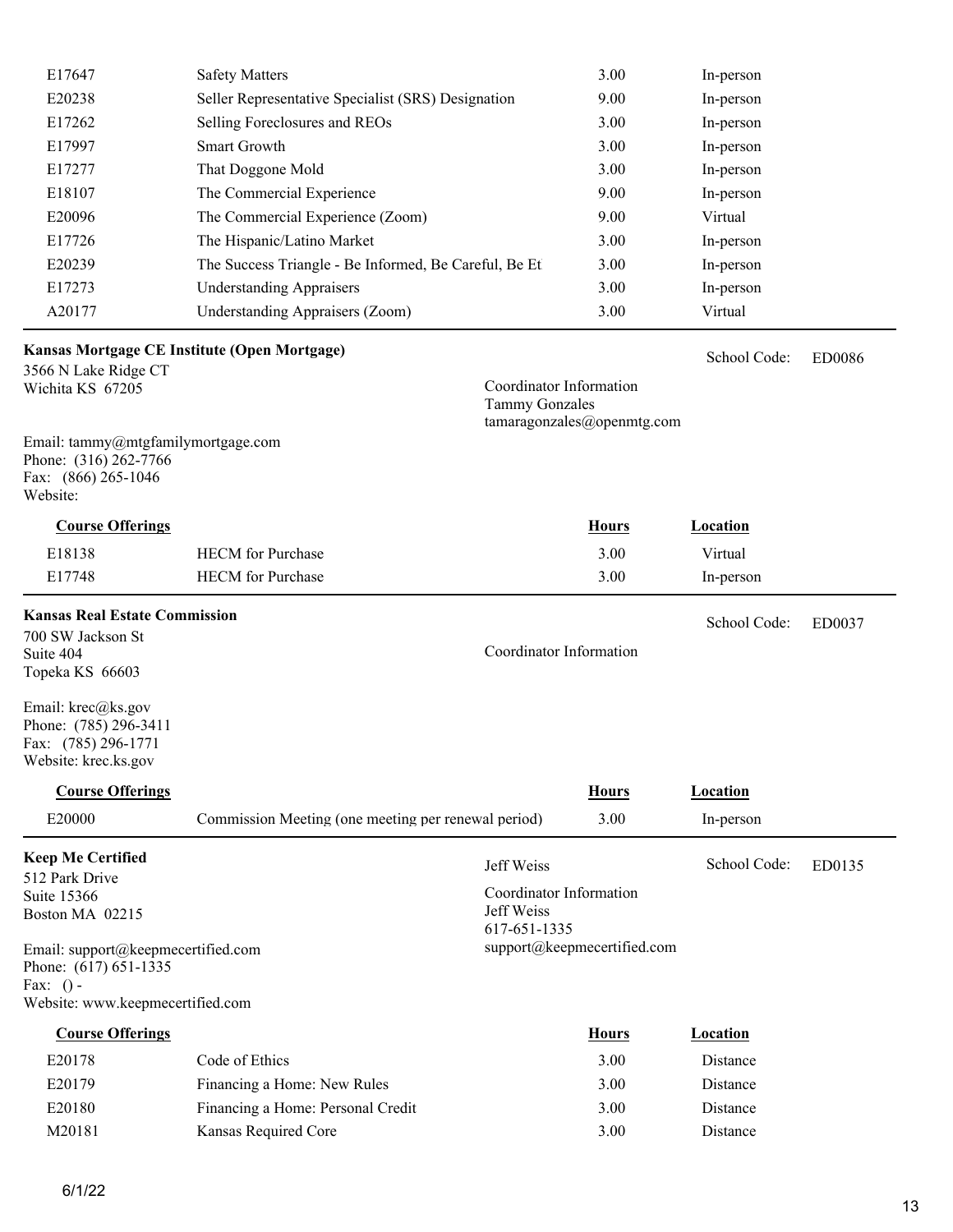| <b>KSU Agricultural Economics Extension</b><br>School Code:<br>Rich Llewelyn<br><b>ED0009</b><br>342 Waters Hall<br>Coordinator Information<br>Manhattan KS 66506<br>Rich Llewelyn<br>rvl@ksu.edu<br>Email: rvl@ksu.edu<br>Phone: (785) 532-1504<br>Fax: $()$ -<br>Website: http://www.agmanager.info<br><b>Course Offerings</b><br><b>Hours</b><br><b>Location</b><br>E17281<br>Kansas Income Tax Institute<br>6.00<br>In-person<br>A17280<br>3.00<br>Managers and Appraisers Summer Meeting<br>In-person<br>A17279<br>Managers and Appraisers Winter Meeting<br>3.00<br>In-person<br><b>KSU Engineering Extension</b><br>School Code:<br><b>Brian Hanson</b><br>ED0011<br>2323 Anderson Ave<br>Coordinator Information<br>Ste 300<br><b>Brian Hanson</b><br>Manhattan KS 66502<br>bhanson@ksu.edu<br>Email: bhanson@ksu.edu<br>Phone: (785) 532-6026<br>Fax: $()$ -<br>Website:<br><b>Course Offerings</b><br><b>Hours</b><br><b>Location</b><br>E17282<br>Radon for Real Estate Professionals<br>3.00<br>In-person<br>E17283<br>Radon for Real Estate Professionals<br>4.00<br>In-person<br>E20055<br>Radon for Real Estate Professionals<br>4.00<br>Virtual<br><b>Lamunyon Dry Out and Foundation Repair</b><br>School Code:<br>Ed Forton<br>ED0083<br>1207 S Washington<br>Coordinator Information<br>Wichita KS 67204<br>Ed Forton<br>6207918229<br>edf@lamunyon.com<br>Email: edf@lamunyon.com<br>Phone: (620) 791-8229<br>Fax: $()$ -<br>Website: www.lamunyon.com<br><b>Course Offerings</b><br><b>Hours</b><br><b>Location</b><br>E20149<br>3.00<br>How Water & Mold Effects Real Property<br>In-Person<br><b>Lowry School of Real Estate</b><br>School Code:<br>ED0013<br>Nancy Lowry<br>3636 Alpaca Road<br>Coordinator Information<br>Joplin MO 64804-8736<br>Nancy Lowry<br>nancy@lowryschoolofrealestate.com<br>Email: nancy@lowryschoolofrealestate.com<br>Phone: (417) 624-5596<br>Fax: $()$ -<br>Website: www.lowryschoolofrealestate.com<br><b>Course Offerings</b><br><b>Hours</b><br><b>Location</b><br>E17289<br>4.00<br>Distance<br><b>Broker Management</b> | A20182 | <b>Understanding Appraisal</b> | 3.00 | Distance |  |
|-------------------------------------------------------------------------------------------------------------------------------------------------------------------------------------------------------------------------------------------------------------------------------------------------------------------------------------------------------------------------------------------------------------------------------------------------------------------------------------------------------------------------------------------------------------------------------------------------------------------------------------------------------------------------------------------------------------------------------------------------------------------------------------------------------------------------------------------------------------------------------------------------------------------------------------------------------------------------------------------------------------------------------------------------------------------------------------------------------------------------------------------------------------------------------------------------------------------------------------------------------------------------------------------------------------------------------------------------------------------------------------------------------------------------------------------------------------------------------------------------------------------------------------------------------------------------------------------------------------------------------------------------------------------------------------------------------------------------------------------------------------------------------------------------------------------------------------------------------------------------------------------------------------------------------------------------------------------------------------------------------------------------------------------------------------------------------------|--------|--------------------------------|------|----------|--|
|                                                                                                                                                                                                                                                                                                                                                                                                                                                                                                                                                                                                                                                                                                                                                                                                                                                                                                                                                                                                                                                                                                                                                                                                                                                                                                                                                                                                                                                                                                                                                                                                                                                                                                                                                                                                                                                                                                                                                                                                                                                                                     |        |                                |      |          |  |
|                                                                                                                                                                                                                                                                                                                                                                                                                                                                                                                                                                                                                                                                                                                                                                                                                                                                                                                                                                                                                                                                                                                                                                                                                                                                                                                                                                                                                                                                                                                                                                                                                                                                                                                                                                                                                                                                                                                                                                                                                                                                                     |        |                                |      |          |  |
|                                                                                                                                                                                                                                                                                                                                                                                                                                                                                                                                                                                                                                                                                                                                                                                                                                                                                                                                                                                                                                                                                                                                                                                                                                                                                                                                                                                                                                                                                                                                                                                                                                                                                                                                                                                                                                                                                                                                                                                                                                                                                     |        |                                |      |          |  |
|                                                                                                                                                                                                                                                                                                                                                                                                                                                                                                                                                                                                                                                                                                                                                                                                                                                                                                                                                                                                                                                                                                                                                                                                                                                                                                                                                                                                                                                                                                                                                                                                                                                                                                                                                                                                                                                                                                                                                                                                                                                                                     |        |                                |      |          |  |
|                                                                                                                                                                                                                                                                                                                                                                                                                                                                                                                                                                                                                                                                                                                                                                                                                                                                                                                                                                                                                                                                                                                                                                                                                                                                                                                                                                                                                                                                                                                                                                                                                                                                                                                                                                                                                                                                                                                                                                                                                                                                                     |        |                                |      |          |  |
|                                                                                                                                                                                                                                                                                                                                                                                                                                                                                                                                                                                                                                                                                                                                                                                                                                                                                                                                                                                                                                                                                                                                                                                                                                                                                                                                                                                                                                                                                                                                                                                                                                                                                                                                                                                                                                                                                                                                                                                                                                                                                     |        |                                |      |          |  |
|                                                                                                                                                                                                                                                                                                                                                                                                                                                                                                                                                                                                                                                                                                                                                                                                                                                                                                                                                                                                                                                                                                                                                                                                                                                                                                                                                                                                                                                                                                                                                                                                                                                                                                                                                                                                                                                                                                                                                                                                                                                                                     |        |                                |      |          |  |
|                                                                                                                                                                                                                                                                                                                                                                                                                                                                                                                                                                                                                                                                                                                                                                                                                                                                                                                                                                                                                                                                                                                                                                                                                                                                                                                                                                                                                                                                                                                                                                                                                                                                                                                                                                                                                                                                                                                                                                                                                                                                                     |        |                                |      |          |  |
|                                                                                                                                                                                                                                                                                                                                                                                                                                                                                                                                                                                                                                                                                                                                                                                                                                                                                                                                                                                                                                                                                                                                                                                                                                                                                                                                                                                                                                                                                                                                                                                                                                                                                                                                                                                                                                                                                                                                                                                                                                                                                     |        |                                |      |          |  |
|                                                                                                                                                                                                                                                                                                                                                                                                                                                                                                                                                                                                                                                                                                                                                                                                                                                                                                                                                                                                                                                                                                                                                                                                                                                                                                                                                                                                                                                                                                                                                                                                                                                                                                                                                                                                                                                                                                                                                                                                                                                                                     |        |                                |      |          |  |
|                                                                                                                                                                                                                                                                                                                                                                                                                                                                                                                                                                                                                                                                                                                                                                                                                                                                                                                                                                                                                                                                                                                                                                                                                                                                                                                                                                                                                                                                                                                                                                                                                                                                                                                                                                                                                                                                                                                                                                                                                                                                                     |        |                                |      |          |  |
|                                                                                                                                                                                                                                                                                                                                                                                                                                                                                                                                                                                                                                                                                                                                                                                                                                                                                                                                                                                                                                                                                                                                                                                                                                                                                                                                                                                                                                                                                                                                                                                                                                                                                                                                                                                                                                                                                                                                                                                                                                                                                     |        |                                |      |          |  |
|                                                                                                                                                                                                                                                                                                                                                                                                                                                                                                                                                                                                                                                                                                                                                                                                                                                                                                                                                                                                                                                                                                                                                                                                                                                                                                                                                                                                                                                                                                                                                                                                                                                                                                                                                                                                                                                                                                                                                                                                                                                                                     |        |                                |      |          |  |
|                                                                                                                                                                                                                                                                                                                                                                                                                                                                                                                                                                                                                                                                                                                                                                                                                                                                                                                                                                                                                                                                                                                                                                                                                                                                                                                                                                                                                                                                                                                                                                                                                                                                                                                                                                                                                                                                                                                                                                                                                                                                                     |        |                                |      |          |  |
|                                                                                                                                                                                                                                                                                                                                                                                                                                                                                                                                                                                                                                                                                                                                                                                                                                                                                                                                                                                                                                                                                                                                                                                                                                                                                                                                                                                                                                                                                                                                                                                                                                                                                                                                                                                                                                                                                                                                                                                                                                                                                     |        |                                |      |          |  |
|                                                                                                                                                                                                                                                                                                                                                                                                                                                                                                                                                                                                                                                                                                                                                                                                                                                                                                                                                                                                                                                                                                                                                                                                                                                                                                                                                                                                                                                                                                                                                                                                                                                                                                                                                                                                                                                                                                                                                                                                                                                                                     |        |                                |      |          |  |
|                                                                                                                                                                                                                                                                                                                                                                                                                                                                                                                                                                                                                                                                                                                                                                                                                                                                                                                                                                                                                                                                                                                                                                                                                                                                                                                                                                                                                                                                                                                                                                                                                                                                                                                                                                                                                                                                                                                                                                                                                                                                                     |        |                                |      |          |  |
|                                                                                                                                                                                                                                                                                                                                                                                                                                                                                                                                                                                                                                                                                                                                                                                                                                                                                                                                                                                                                                                                                                                                                                                                                                                                                                                                                                                                                                                                                                                                                                                                                                                                                                                                                                                                                                                                                                                                                                                                                                                                                     |        |                                |      |          |  |
|                                                                                                                                                                                                                                                                                                                                                                                                                                                                                                                                                                                                                                                                                                                                                                                                                                                                                                                                                                                                                                                                                                                                                                                                                                                                                                                                                                                                                                                                                                                                                                                                                                                                                                                                                                                                                                                                                                                                                                                                                                                                                     |        |                                |      |          |  |
|                                                                                                                                                                                                                                                                                                                                                                                                                                                                                                                                                                                                                                                                                                                                                                                                                                                                                                                                                                                                                                                                                                                                                                                                                                                                                                                                                                                                                                                                                                                                                                                                                                                                                                                                                                                                                                                                                                                                                                                                                                                                                     |        |                                |      |          |  |
|                                                                                                                                                                                                                                                                                                                                                                                                                                                                                                                                                                                                                                                                                                                                                                                                                                                                                                                                                                                                                                                                                                                                                                                                                                                                                                                                                                                                                                                                                                                                                                                                                                                                                                                                                                                                                                                                                                                                                                                                                                                                                     |        |                                |      |          |  |
|                                                                                                                                                                                                                                                                                                                                                                                                                                                                                                                                                                                                                                                                                                                                                                                                                                                                                                                                                                                                                                                                                                                                                                                                                                                                                                                                                                                                                                                                                                                                                                                                                                                                                                                                                                                                                                                                                                                                                                                                                                                                                     |        |                                |      |          |  |
|                                                                                                                                                                                                                                                                                                                                                                                                                                                                                                                                                                                                                                                                                                                                                                                                                                                                                                                                                                                                                                                                                                                                                                                                                                                                                                                                                                                                                                                                                                                                                                                                                                                                                                                                                                                                                                                                                                                                                                                                                                                                                     |        |                                |      |          |  |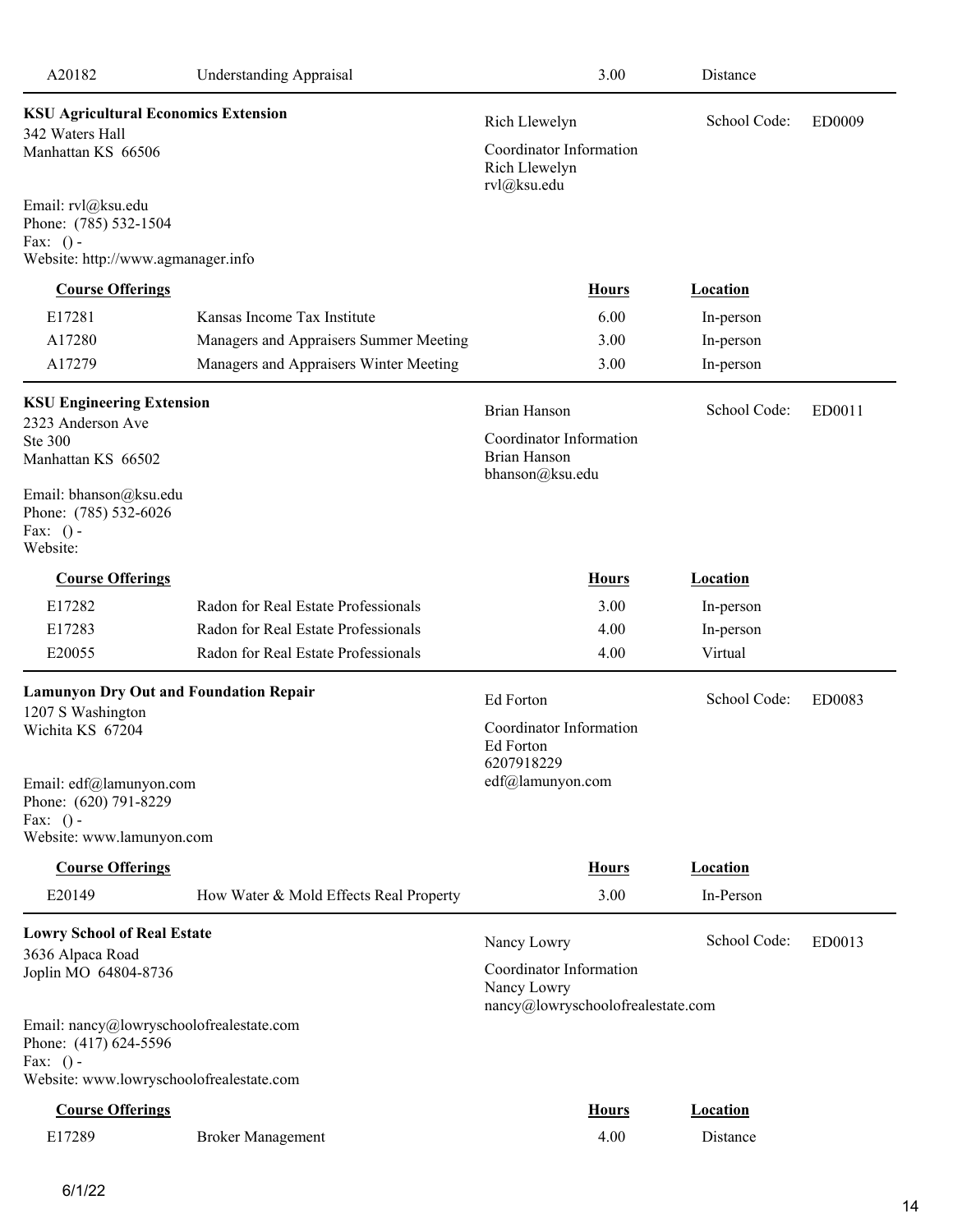| E17291 | <b>Broker Management</b>                   | 3.00 | Distance  |
|--------|--------------------------------------------|------|-----------|
| E17288 | <b>Broker Management</b>                   | 4.00 | In-person |
| E17290 | <b>Broker Management</b>                   | 3.00 | In-person |
| E17314 | Code of Ethics                             | 3.00 | In-person |
| E17312 | Code of Ethics                             | 4.00 | In-person |
| E17315 | Code of Ethics                             | 3.00 | Distance  |
| E17313 | Code of Ethics                             | 4.00 | Distance  |
| E17324 | <b>Contract Issues</b>                     | 3.00 | In-person |
| E17655 | Contracts & Audits                         | 3.00 | In-person |
| E17659 | Contracts & Audits                         | 4.00 | In-person |
| E17316 | Environmental Issues: Mold, Radon and Lead | 4.00 | In-person |
| E17319 | Environmental Issues: Mold, Radon and Lead | 3.00 | Distance  |
| E17317 | Environmental Issues: Mold, Radon and Lead | 4.00 | Distance  |
| E17318 | Environmental Issues: Mold, Radon and Lead | 3.00 | In-person |
| E17304 | Fair Housing                               | 4.00 | In-person |
| E17306 | Fair Housing                               | 3.00 | In-person |
| E17307 | Fair Housing                               | 3.00 | Distance  |
| E17305 | Fair Housing                               | 4.00 | Distance  |
| E17320 | FHA Financing                              | 4.00 | In-person |
| E17292 | Introduction to Commercial Real Estate     | 6.00 | In-person |
| E17294 | Introduction to Commercial Real Estate     | 4.00 | In-person |
| E17295 | Introduction to Commercial Real Estate     | 4.00 | Distance  |
| E17293 | Introduction to Commercial Real Estate     | 6.00 | Distance  |
| E17001 | Issues Facing Real Estate Licensees        | 3.00 | In-person |
| M20069 | Kansas Required Core                       | 3.00 | Distance  |
| M20070 | Kansas Required Core                       | 3.00 | In-person |
| M20071 | Kansas Required Core                       | 4.00 | Distance  |
| M20072 | Kansas Required Core                       | 4.00 | In-person |
| E17321 | Lawsuits                                   | 3.00 | In-person |
| E17296 | <b>Listing Presentation</b>                | 4.00 | In-person |
| E17298 | <b>Listing Presentation</b>                | 3.00 | In-person |
| E17297 | <b>Listing Presentation</b>                | 4.00 | Distance  |
| E17299 | <b>Listing Presentation</b>                | 3.00 | Distance  |
| E17325 | Negotiating                                | 3.00 | In-person |
| E17308 | New Home Construction                      | 4.00 | In-person |
| E17311 | New Home Construction                      | 3.00 | Distance  |
| E17309 | New Home Construction                      | 4.00 | Distance  |
| E17322 | <b>Representation Options</b>              | 3.00 | Distance  |
| E17323 | <b>Representation Options</b>              | 3.00 | In-person |
| E17300 | Representing the Buyer Client              | 4.00 | In-person |
| E17302 | Representing the Buyer Client              | 3.00 | In-person |
| E17303 | Representing the Buyer Client              | 3.00 | Distance  |
| E17301 | Representing the Buyer Client              | 4.00 | Distance  |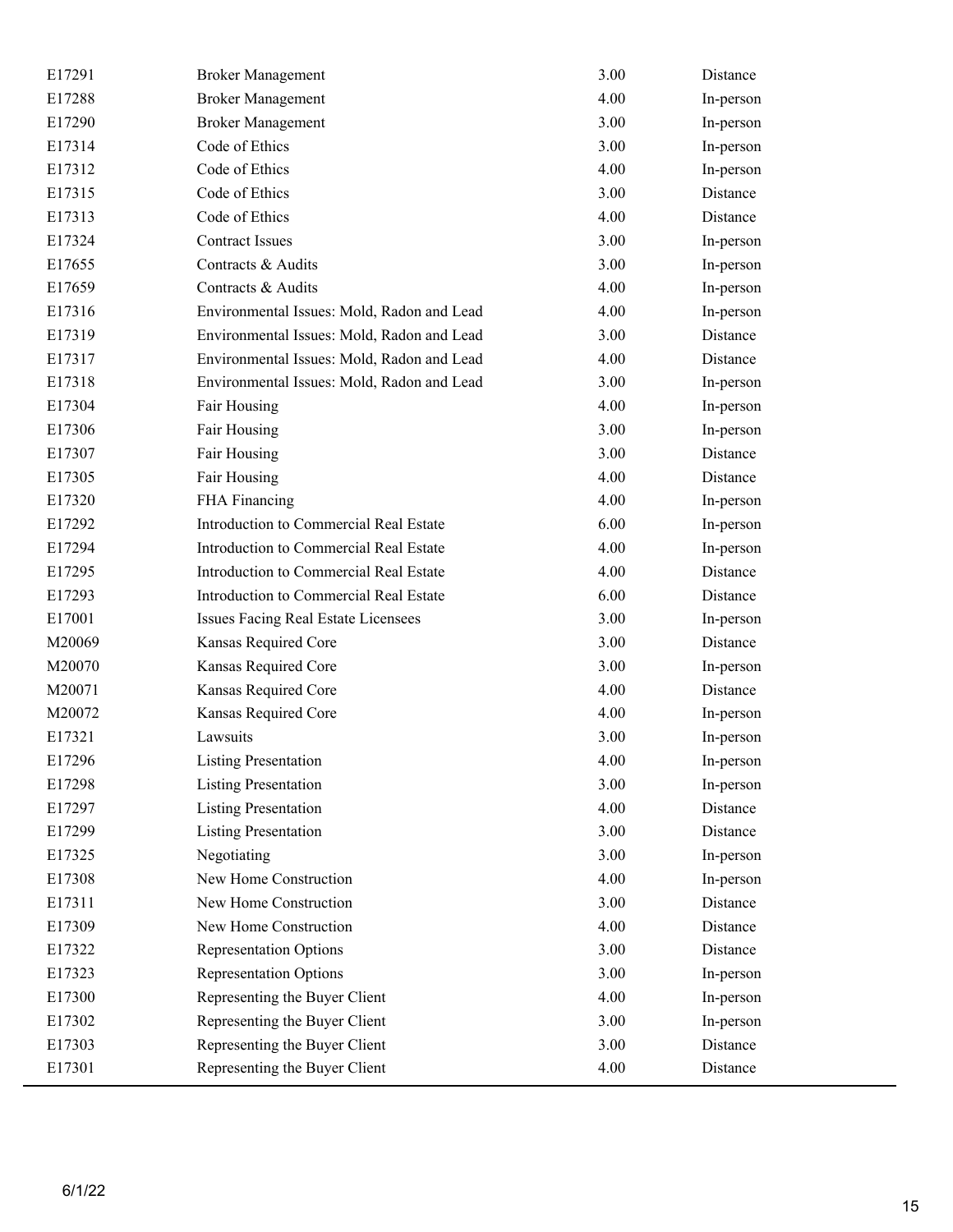## **McKissock LP** School Code:

218 Liberty Street Warren PA 16365

Email: jackie.vincent@mckissock.com Phone: (800) 328-2008 Fax: (814) 723-3016 Website: www.mckissock.com

ED0052

Coordinator Information Jackie Vincent jackie.vincent@mckissock.com

| <b>Course Offerings</b> |                                                        | <b>Hours</b> | <b>Location</b> |
|-------------------------|--------------------------------------------------------|--------------|-----------------|
| E17527                  | A New Look at Contract Law                             | 3.00         | Distance        |
| E17713                  | Americans with Disabilities Act ADA                    | 3.00         | Distance        |
| E20032                  | Commercial Real Estate 101                             | 3.00         | Distance        |
| E17988                  | <b>Educating Homebuyers</b>                            | 3.00         | Distance        |
| E20042                  | Ethics in the Age of Disruption                        | 3.00         | Distance        |
| E17766                  | Finding Your Focus: Niche Marketing for Real Estate    | 3.00         | Distance        |
| E17771                  | Going Green: Elements of an Eco-Friendly Home          | 3.00         | Distance        |
| E20093                  | Helping Clients Understand Real Estate Financing       | 3.00         | Distance        |
| E17571                  | How to Work with RE Investors-Part 1                   | 3.00         | Distance        |
| E17572                  | How to Work with RE Investors-Part 2                   | 3.00         | Distance        |
| E20237                  | Implicit Bias Awareness and Cultural Competency        | 4.00         | Distance        |
| E20034                  | JMan's Tech Tools                                      | 3.00         | Distance        |
| M20057                  | Kansas Required Core                                   | 3.00         | Distance        |
| E18059                  | Managing Online Transactions (Demonstrated with Do     | 3.00         | Distance        |
| E17711                  | Millennials are Changing Real Estate: Are You Ready?   | 3.00         | Distance        |
| E20033                  | NAR: May the Code Be With You                          | 3.00         | Distance        |
| E20187                  | Nontraditional and Alternative Finance                 | 3.00         | Distance        |
| E17874                  | Online Correspondence: Americans with Disabilities A   | 3.00         | Distance        |
| E20110                  | Online Correspondence: Ethics in the Age of Disruption | 3.00         | Distance        |
| E17875                  | Online Correspondence: Finding Your Focus: Niche M     | 3.00         | Distance        |
| E17876                  | Online Correspondence: Going Green: Elements of an l   | 3.00         | Distance        |
| E20111                  | Online Correspondence: NAR, May the Code Be With       | 3.00         | Distance        |
| E20090                  | Performing Quality BPOs                                | 4.00         | Distance        |
| E17830                  | Policy Issues Facing Brokerages Today                  | 3.00         | Distance        |
| E17708                  | Real Estate Investing: Beyond the Basics               | 3.00         | Distance        |
| E20213                  | Real Estate Market Cycles and Trends                   | 3.00         | Distance        |
| E17729                  | Real Estate Safety: Protect Yourself and Your Client   | 3.00         | Distance        |
| E17989                  | Real Estate Taxes                                      | 3.00         | Distance        |
| A20188                  | Real Property Appraisals                               | 4.00         | Distance        |
| E20091                  | Taking the Distress Out of Distressed Properties       | 3.00         | Distance        |
| E17832                  | The Doctor is In: Diagnosing Your Risk Management      | 3.00         | Distance        |
| E17595                  | The End of the Paper Trail: How to Conduct Paperless 1 | 3.00         | Distance        |
| E17715                  | Uncovering the Facts About Mortgage Financing          | 3.00         | Distance        |
| E17709                  | Using Retirement Assets to Purchase Real Estate        | 3.00         | Distance        |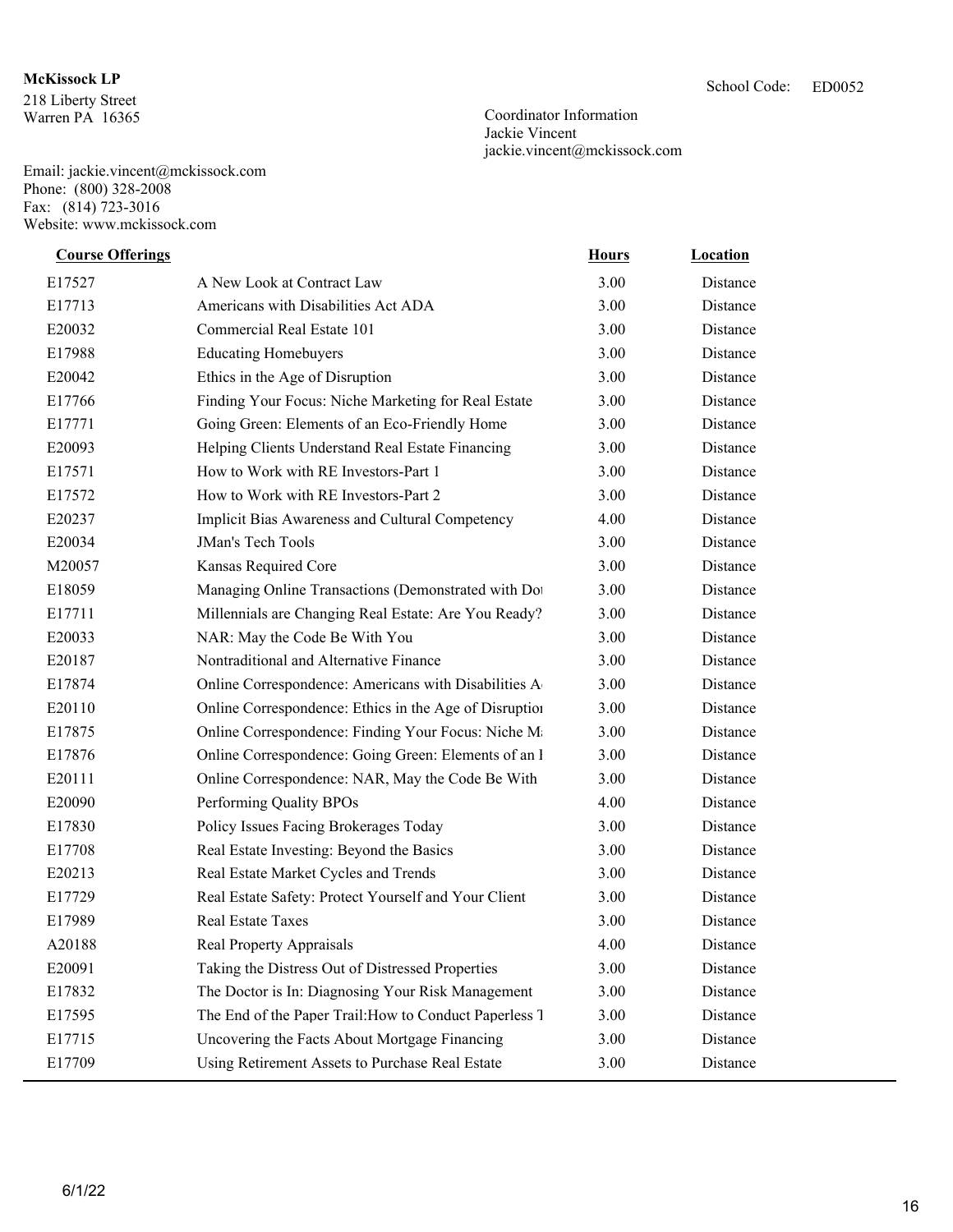### **Paul Davis Restoration, Inc.**

7251 Salisbury Road Suite 6 Jacksonville FL 32258

Email: julie.peck@pauldavis.com Phone: (904) 899-6134 Fax:  $()$  -Website:

Coordinator Information Julie Peck Julie.Peck@Pauldavis.com

| . ( ) –<br>bsite:       |                     |              |           |  |
|-------------------------|---------------------|--------------|-----------|--|
| <b>Course Offerings</b> |                     | <b>Hours</b> | Location  |  |
| E20024                  | After the Disaster  | 3.00         | In-person |  |
| E20023                  | Before the Disaster | 3.00         | In-person |  |

| E20025 | Claims - Policy and Practice                | 3.00 | In-person |
|--------|---------------------------------------------|------|-----------|
| E20026 | Fixing Bad - The Clean Up of Meth Labs      | 3.00 | In-person |
| E20027 | Inventory and Evaluation of Property Losses | 3.00 | In-person |
| E20028 | Mold and Water Claims                       | 3.00 | In-person |

### **Pinnacle Real Estate School**

2103 South Ohio Street Salina KS 67401

Email: pinnaclereschool@gmail.com Phone: (785) 714-0764 Fax:  $()$  -Website:

E20048 Broker Management (CE) 3.00 Virtual E18103 Brokerage Management (CE) 3.00 In-person E20046 Code of Ethics: Standards and Practice 3.00 Virtual E17954 Code of Ethics: Standards and Practice 3.00 In-person E18040 Fair Housing 3.00 In-person E20047 Fair Housing Fair Housing 2.00 Virtual M20129 Kansas Required Core 3.00 In-Person M20174 Kansas Required Core 3.00 Distance **Course Offerings** *Location* **<b>Hours** *Location* 

E20029 Smoke and Odor Damage Mitigation 3.00 In-person

### **Preferred Systems, Inc.**

3504 State Street Erie PA 16508

Email: info@preferrededucation.com Phone: (888) 455-7437 Fax: (814) 455-7026 Website: www.preferrededucation.com

E20230 Air and Water Quality: What Real Estate Agents Need 3.00 In-person E20231 Air and Water Quality: What Real Estate Agents Need 3.00 Distance E18056 50 Homestaging Tips by the Book 3.00 In-person E20082 Avoiding the Aggravations of Home Inspections 3.00 Virtual **Course Offerings** *Location* **<b>Hours** *Location* 

ED0108 School Code:

Coordinator Information Phyllis Ross pinnaclereschool@gmail.com

> ED0094 School Code:

Coordinator Information Megan Stevenson megan@preferrededucation.com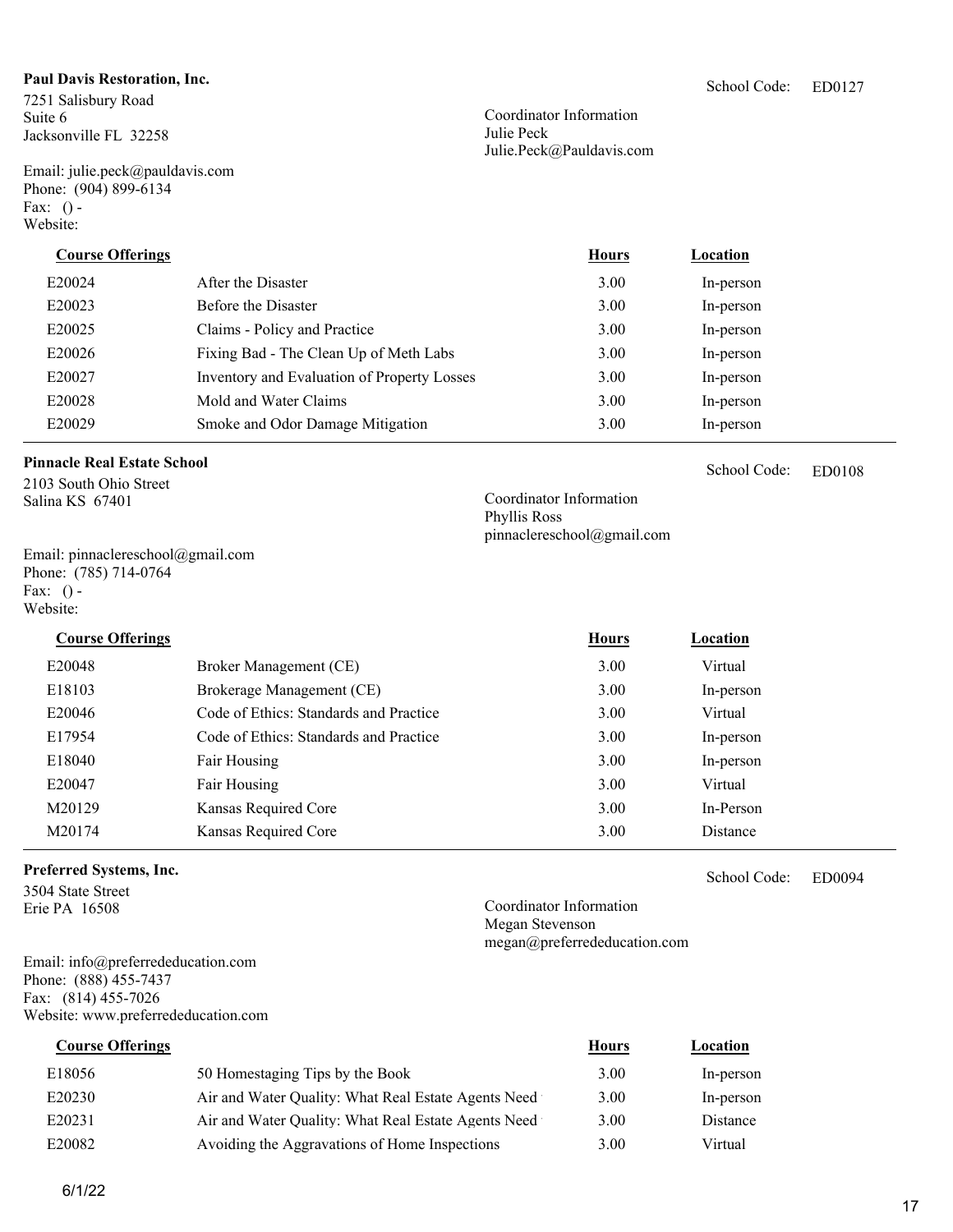| E17805 | Avoiding the Aggravations of Home Inspections           | 3.00 | In-person |
|--------|---------------------------------------------------------|------|-----------|
| E18096 | Going Green: For Real Estate Agents                     | 3.00 | In-person |
| E20083 | <b>Grow Houses</b>                                      | 3.00 | Virtual   |
| E20084 | <b>Grow Houses</b>                                      | 3.00 | In-person |
| E17808 | Kitchen and Bath Appliances: What Real Estate Agents    | 3.00 | In-person |
| E18097 | Lead Safety: What Real Estate Agents Need to Know       | 3.00 | In-person |
| E18043 | Luxury Listings                                         | 3.00 | In-person |
| E20085 | Managing the Home Inspection                            | 3.00 | Virtual   |
| E17806 | Managing the Home Inspection                            | 3.00 | In-person |
| E18098 | Mold: What You Need to Know About Mold & How to         | 3.00 | In-person |
| E20232 | New Home Construction: For Real Estate Professionals    | 3.00 | In-person |
| E20233 | New Home Construction: For Real Estate Professionals    | 3.00 | Distance  |
| E20234 | Pests and Environmental Hazards for Real Estate Profe   | 3.00 | In-person |
| E20235 | Pests and Environmental Hazards for Real Estate Profe   | 3.00 | Distance  |
| E17807 | Radon and Real Estate Transactions                      | 3.00 | In-person |
| E17809 | Residential Structural Inspections: For Real Estate Age | 3.00 | In-person |
| E20228 | The 10 Most Common Home Defects: For Real Estate 1      | 3.00 | In-person |
| E20229 | The 10 Most Common Home Defects: For Real Estate 1      | 3.00 | Distance  |
| E18095 | The Basics of Heating Systems: For Real Estate Agents   | 3.00 | In-person |
| E18099 | <b>Understanding Residential Electrical Inspections</b> | 3.00 | In-person |

### **REALTORS Land Institute-KS Chapter**

9457 S UNIVERSITY BLVD #125 HIGHLANDS RANCH CO 80126

Coordinator Information Maggie Thomas rlikansaschapter@gmail.com

Larry Rickard School Code: ED0021

School Code:

ED0068 School Code:

Coordinator Information

Larry Rickard ldr685@cox.net

Email: rlikansaschapter@gmail.com Phone: (303) 506-8805 Fax:  $()$  -Website: www.rlikansaschapter.com

| <b>Course Offerings</b> |                                                    | <b>Hours</b> | Location  |
|-------------------------|----------------------------------------------------|--------------|-----------|
| E20157                  | Ag Law & Foreign Ownership of Land                 | 3.00         | In-Person |
| E20185                  | KS Land Values, AgManager and Industrial Hemp Prod | 3.00         | In-person |
| E17792                  | Land 101 - Fundamentals of Land Brokerage          | 9.00         | In-person |
| E17677                  | <b>Land Investment Analysis</b>                    | 9.00         | In-person |
| E20158                  | Online Mapping Technology - All Maps are Somehow   | 3.00         | In-Person |
| E17782                  | Real Estate Mapping Technologies & Techniques      | 8.00         | In-person |
| E17794                  | Site Selection                                     | 9.00         | In-person |
|                         |                                                    |              |           |

### **Realty School of Kansas**

3241 E Douglas Wichita KS 67218

Email: ldr685@cox.net Phone: (316) 685-3652 Fax: (316) 682-4152 Website: www.rsk.net

| <b>Course Offerings</b> |                                               | Hours | Location |
|-------------------------|-----------------------------------------------|-------|----------|
| E17933                  | Contracts (Contract Fundamental & Provisions) | 4.00  | Distance |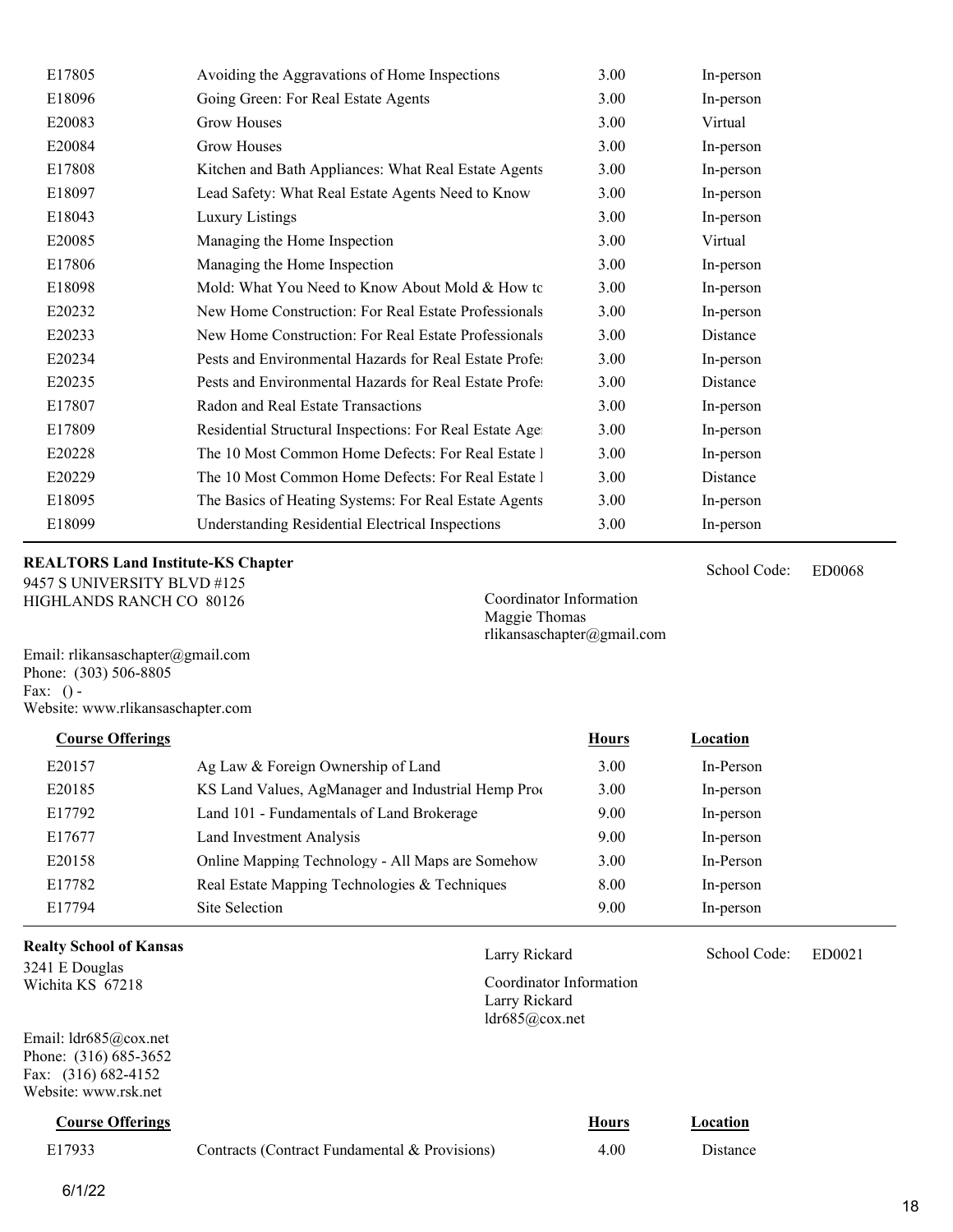| M20099 | Kansas Required Core                                  | 4.00 | Distance        |
|--------|-------------------------------------------------------|------|-----------------|
| E17365 | Money and Interest Rates and Brokerage Management     | 4.00 | <b>Distance</b> |
| E17367 | The Settlement Process: Debits and Credits/Recordkeep | 4.00 | Distance        |

Missy Greene School Code: ED0035

Coordinator Information

Training@ReeceNichols.com

Missy Greene 9132665571

### **ReeceNichols Training**

11601 Granada Leawood KS 66211

Email: Training@reecenichols.com Phone: (913) 266-5635 Fax: (913) 981-6897 Website: www.training.reeceandnichols.com

| <b>Course Offerings</b> |                                                       | <b>Hours</b> | Location  |
|-------------------------|-------------------------------------------------------|--------------|-----------|
| E18062                  | Advocating for Short Sale Clients                     | 3.00         | Distance  |
| E18063                  | Affordable Housing: Solutions for Homes and Financin  | 3.00         | Distance  |
| E18132                  | Agents and Home Inspections                           | 3.00         | Virtual   |
| E17397                  | Agents and Home Inspections                           | 3.00         | In-person |
| E18064                  | Assistance Animals and Fair Housing                   | 3.00         | Distance  |
| E20171                  | At Home With Diversity Certification Course (AHWD)    | 6.00         | Virtual   |
| E17772                  | Certified New Home Sales Professional (CSP)           | 9.00         | In-person |
| E20137                  | Code of Ethics                                        | 3.00         | In-Person |
| E20138                  | Code of Ethics                                        | 3.00         | Virtual   |
| E18066                  | Code of Ethics in Action: Real Life Applications      | 3.00         | Distance  |
| E18065                  | Code of Ethics: Good for Your Clients and Your Busin  | 3.00         | Distance  |
| E18004                  | CRS Converting Leads Into Closings                    | 8.00         | In-person |
| E18067                  | Current Issues and Trends in Real Estate              | 3.00         | Distance  |
| E20105                  | Cyber Crime and Human Behavior                        | 3.00         | Virtual   |
| E17803                  | Design/Build Solutions for Aging & Accessibility (CAl | 6.00         | In-person |
| E18068                  | Did You Serve? Identifying Homebuying Advantages f    | 3.00         | Distance  |
| E18069                  | Diversity: Your Kaleidoscope of Clients               | 3.00         | Distance  |
| E20106                  | Fair Housing and Pursuing the American Dream          | 3.00         | Virtual   |
| E18131                  | Federal Fair Housing                                  | 3.00         | Virtual   |
| E20159                  | Fire, Scissors, and Legal Landmines: Risk Managemen   | 3.00         | Virtual   |
| E18070                  | Fundamentals of Commercial Real Estate                | 3.00         | Distance  |
| E18071                  | Going Green: The Environmental Movement in Real E:    | 3.00         | Distance  |
| E17769                  | House Construction as a Selling Tool                  | 9.00         | In-person |
| E17389                  | Introduction to New Homes I                           | 3.00         | In-person |
| M20051                  | Kansas Required Core                                  | 3.00         | Distance  |
| E18072                  | Keeping it Honest: Understanding Real Estate and Mor  | 3.00         | Distance  |
| E17399                  | Keeping it Legal                                      | 3.00         | In-person |
| E18073                  | Marijuana in Real Estate                              | 3.00         | Distance  |
| E17804                  | Marketing & Communication Strategies for Aging & A    | 6.00         | In-person |
| E18074                  | Marketing, Advertising, and Social Media Compliance   | 3.00         | Distance  |
| E18123                  | Negotiate This!                                       | 3.00         | Virtual   |
| E17401                  | Negotiate This!                                       | 3.00         | In-person |
| E18075                  | Personal Safety                                       | 3.00         | Distance  |
| E17870                  | Practically Legal                                     | 3.00         | In-person |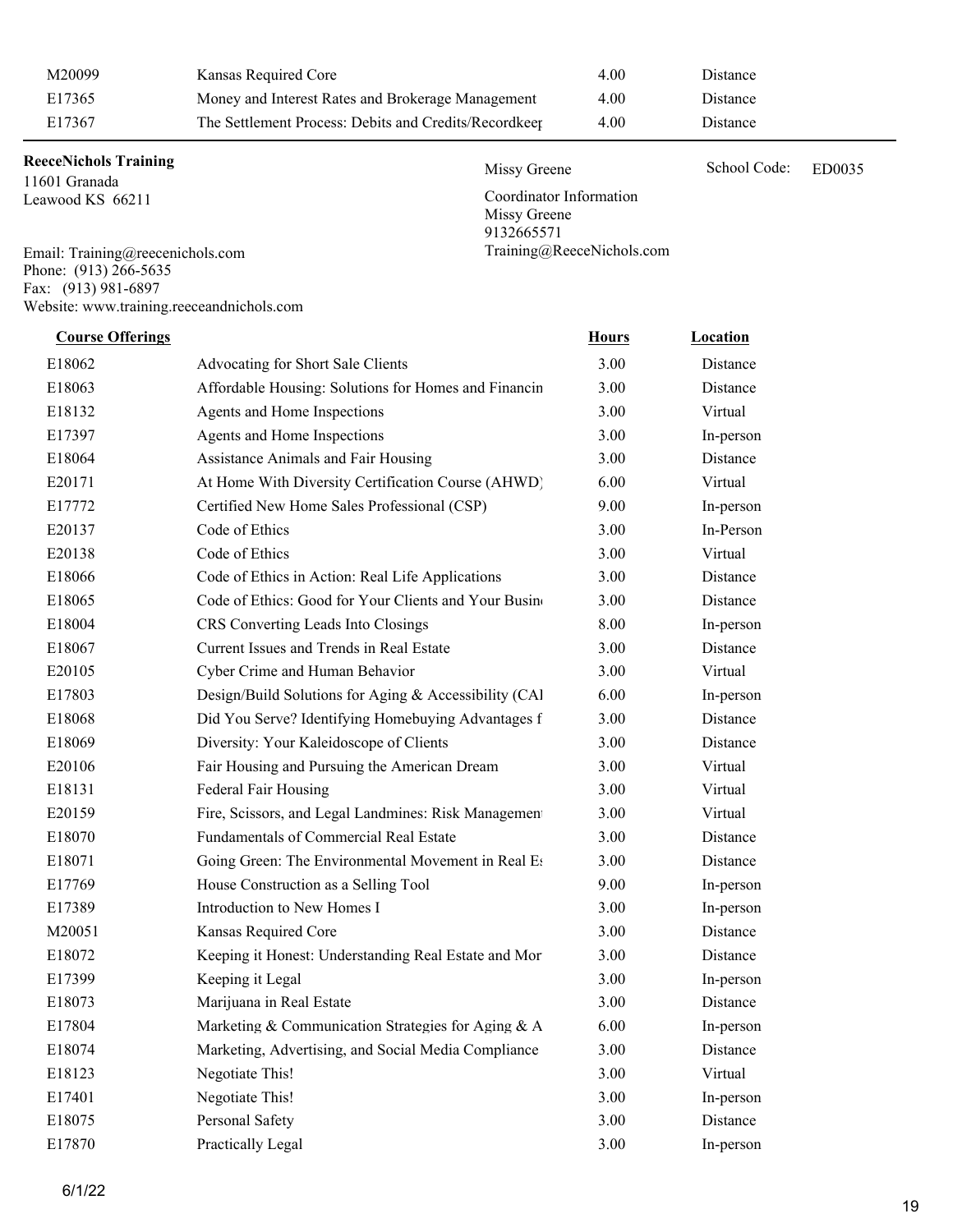| E18144 | Practically Legal                                     | 3.00 | Virtual   |
|--------|-------------------------------------------------------|------|-----------|
| E18076 | Preparing a Market Analysis - Best Practices          | 3.00 | Distance  |
| A20154 | Price, Value, and Appraising                          | 3.00 | Virtual   |
| A20153 | Residential Appraisals                                | 3.00 | In-Person |
| A20164 | Residential Appraisals                                | 3.00 | Virtual   |
| E18077 | Roadmap to Success: Business Planning for Real Estate | 3.00 | Distance  |
| E17768 | Safety and Defense                                    | 3.00 | In-person |
| E18078 | Sex and Real Estate: Sexual Harassment, Sexual Discri | 3.00 | Distance  |
| E18133 | SOLD! The Revised Resale Contract of KCRAR            | 3.00 | Virtual   |
| E17395 | Sold! The Revised Resale Contract of KCRAR            | 3.00 | In-person |
| E17406 | Successfully Selling HUD Homes                        | 3.00 | In-person |
| E18130 | Successfully Selling HUD Homes                        | 3.00 | Virtual   |
| E18079 | Taxes and Real Estate: What You Need to Know          | 3.00 | Distance  |
| E18080 | Technology Tools, Trends, and Risk Management         | 3.00 | Distance  |
| E20152 | The Code of Ethics in the Spotlight                   | 3.00 | Virtual   |
| E18081 | Working with Real Estate Investors: Understanding Inv | 3.00 | Distance  |

**REMI School of Real Estate LLC (Digital Learning** 

2711 Willard Road Richmond VA 23294

Email: staff@remiteam.com Phone: (808) 230-8200 Fax:  $()$  -Website: remiteam.com

E20059 Applied Ethics in Practice Case Studies 3.00 Distance E20060 Basic Steps to Analyze Investment Property 3.00 Distance E20061 Benefits of 1031 Exchange for Investment Clients 3.00 Distance E20062 Code of Ethics - Pathways to Professionalism (NAR) 3.00 Distance E20063 Fair Housing Real World Examples and Liability 3.00 Distance E20064 Green Homes - Benefits to Buyers and Sellers 3.00 Distance M20107 Kansas Required Core 3.00 Distance E20065 Market Analysis and BPO 3.00 Distance E20066 Policies to Reduce Risk 3.00 Distance E20067 Real Estate Math Made Easy 3.00 Distance E20068 Using Home Inspections to Protect Your Clients 3.00 Distance **Course Offerings Course Offerings Hours Location** 

### **Renovation Lending School**

15835 Switzer Rd Overland Park KS 66221

Email: troy@renosmadeeasy.com Phone: (785) 691-7969 Fax: Website: http://renosmadeeasy.com

**Course Offerings** *Location* **<b>Course Offerings** *Location* 

| E17757 | <b>Renovation Loan Programs</b> | 3.00 | In-person |
|--------|---------------------------------|------|-----------|
|        |                                 |      |           |

Coordinator Information Troy Fairchild troy@renosmadeeasy.com

Coordinator Information Jean or David Catanzaro

808-230-8200 jc@remiteam.com

Jean or David Catanzaro School Code: ED0129

School Code:

Troy Fairchild School Code: ED0087 School Code: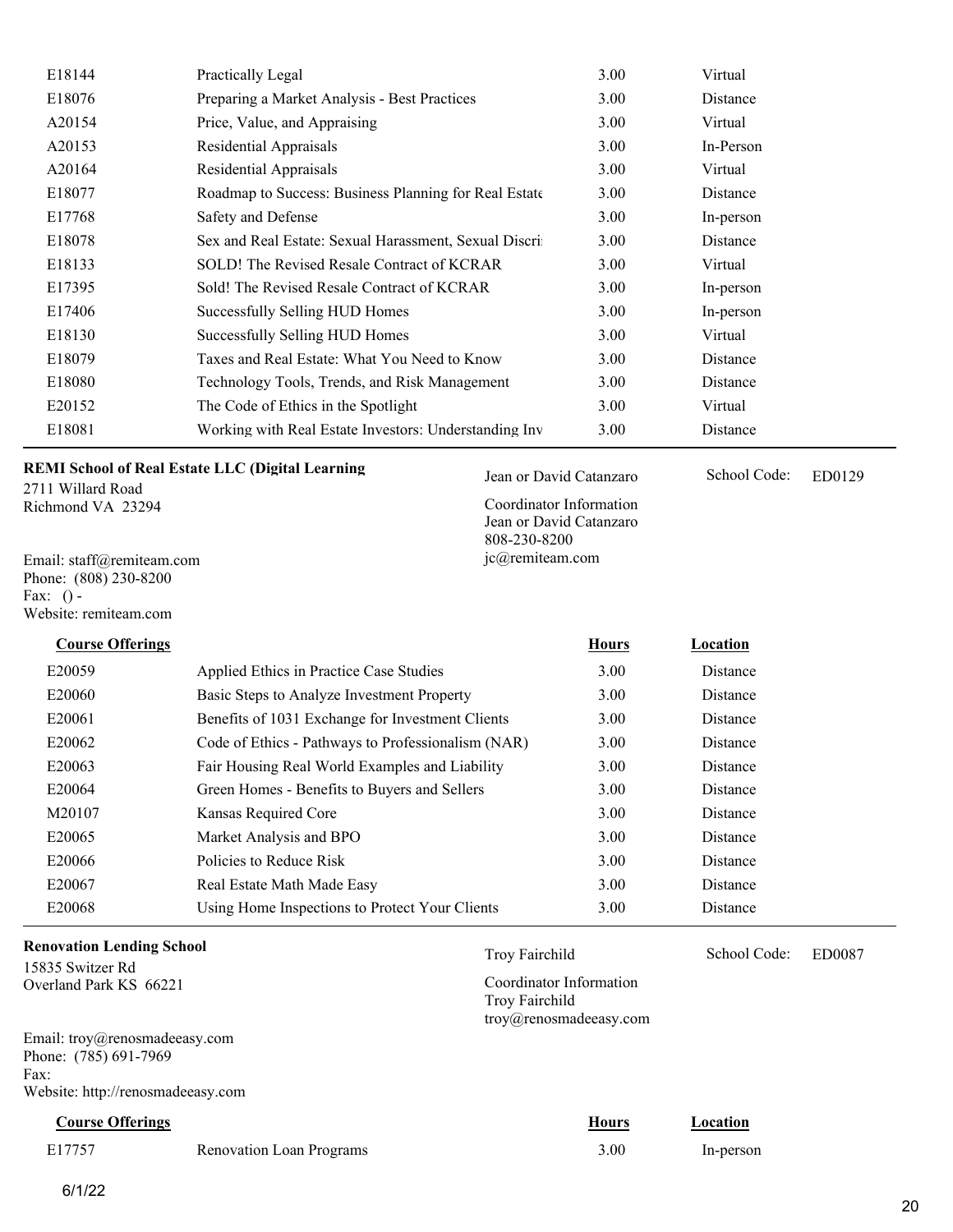### **Residential Real Estate Council**

430 N Michigan Ave Suite 400 Chicago IL 60611

Email: rharvey@crs.com Phone: (800) 462-8841 Fax: (312) 321-4440 Website: www.crs.com

Coordinator Information Regina Harvey rharvey@crs.com

| <b>Course Offerings</b> |                                                          | <b>Hours</b> | <b>Location</b> |  |
|-------------------------|----------------------------------------------------------|--------------|-----------------|--|
| E17665                  | CRS 120 Converting Leads Into Closings                   | 8.00         | In-person       |  |
| E17666                  | CRS 121 Win-Win Negotiation Techniques                   | 8.00         | In-person       |  |
| E17667                  | CRS 122 Building a Team to Grow Your Business            | 3.00         | In-person       |  |
| E17745                  | CRS 123 Mastering Relevant, Consumer-Focused Marl        | 8.00         | In-person       |  |
| E17746                  | CRS 124 Turning New Homes Into Ongoing Revenue           | 8.00         | In-person       |  |
| E17917                  | CRS 125 - Zero to 60 Home Sales A Year (and Beyond       | 8.00         | In-person       |  |
| E17918                  | CRS 126 - 7 Things Successful Agents Do Differently:     | 8.00         | In-person       |  |
| E17919                  | CRS 127 - Succession Planning: Building, Valuing, an     | 8.00         | In-person       |  |
| E17920                  | CRS 128 - Succeeding in the Luxury Home Market           | 8.00         | In-person       |  |
| E17921                  | CRS 130 -How Technology Can Ruin Your Real Estate        | 8.00         | In-person       |  |
| E17922                  | CRS 133 - Top of Mind Techniques to Boost Your Bran      | 8.00         | In-person       |  |
| E17923                  | CRS 135 -Transforming Difficult Situations Into Profit   | 8.00         | In-person       |  |
| E20038                  | Digital Marketing: Establishing A Social Media Brand     | 3.00         | In-person       |  |
| E18112                  | Generational Marketing: Innovative Strategies Across /   | 8.00         | Virtual         |  |
| E18109                  | Generational Marketing: Innovative Strategies Across /   | 8.00         | In-person       |  |
| E17943                  | Power Up On Smart Home Technologies - RS 134             | 8.00         | In-person       |  |
| E18111                  | Power Up on Smart Home Technology                        | 8.00         | Virtual         |  |
| E18008                  | RS 183 - Silver Bullet Solutions: Helping Buyers Buy a   | 8.00         | In-person       |  |
| E17944                  | Tax Strategies for the Real Estate Professional RS - 136 | 8.00         | In-person       |  |

### **RSCK School of Real Estate**

170 W Dewey St Wichita KS 67202

Email: cindi@sckrealtors.com Phone: (316) 263-3167 Fax: (316) 263-2832 Website: www.sckrealtors.com

### **Course Offerings** *Location Location*

| E20220 | A Connection Culture                                    | 3.00 | In-person |
|--------|---------------------------------------------------------|------|-----------|
| E17833 | Accredited Buyer's Representative                       | 9.00 | In-person |
| E17753 | <b>Agency Toolbox Essentials</b>                        | 3.00 | In-person |
| E20189 | At Home With Diversity                                  | 6.00 | In-person |
| E17840 | Auction 101: Going OnceGoing Twice                      | 3.00 | In-person |
| E20053 | Auction 101: Going OnceGoing Twice                      | 3.00 | Virtual   |
| E20205 | Boomer & Beyond: Working with an Aging Population       | 3.00 | In-person |
| E17436 | Boomers and Beyond: Working with an Aging Populati      | 3.00 | In-person |
| E20014 | Building the Dream: Creating the Foundations and Inter- | 3.00 | In-person |

Cindi Siggs School Code: ED0069 Coordinator Information Cindi Siggs cindi@sckrealtors.com

School Code: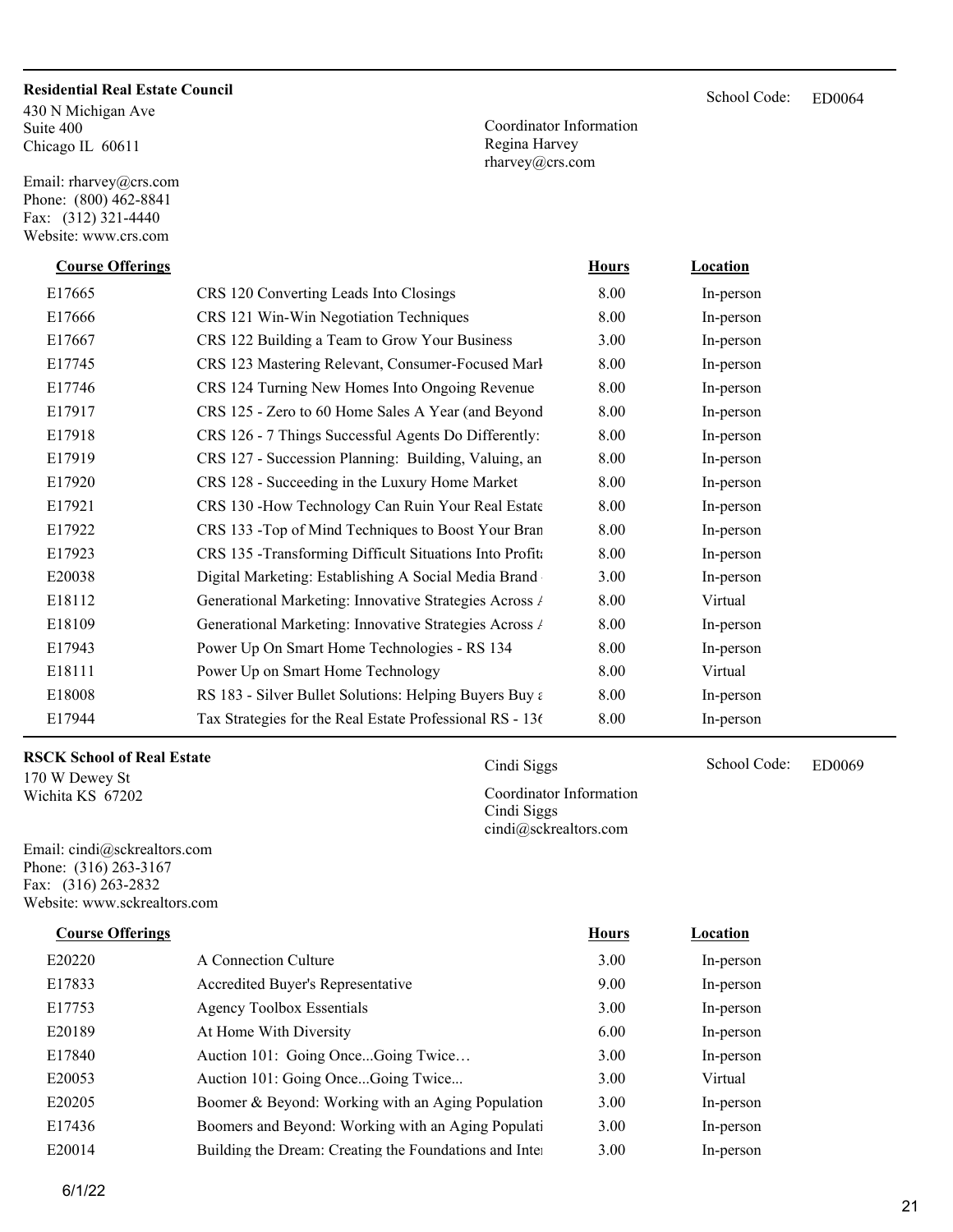| E20202 | Buyers Aren't Liars: A consumer Driven Experience                 | 3.00 | Distance  |
|--------|-------------------------------------------------------------------|------|-----------|
| E17791 | Buyers Aren't Liars: Focusing on a Consumer Driven E              | 3.00 | In-person |
| E17698 | Commercial Code of Ethics                                         | 3.00 | In-person |
| E17790 | Contract Puzzle Pieces: Amendments and Addendums                  | 3.00 | In-person |
| E18128 | <b>Contract Puzzle Pieces: Amendments and Addendums</b>           | 3.00 | Virtual   |
| E18145 | Detours & Dead Ends: Navigating Your Way to a Succ                | 3.00 | Virtual   |
| E17761 | Detours & Dead Ends: Navigating Your Way to a Succ                | 3.00 | In-person |
| E20192 | Digital Marketing: Establishing Your Social Media Bra             | 6.00 | In-person |
| E18042 | e-PRO                                                             | 9.00 | In-person |
| E17960 | Financeopoly: Real Estate Finance Basics                          | 3.00 | In-person |
| E18127 | Financeopoly: Real Estate Finance Basics                          | 3.00 | Virtual   |
| E17615 | <b>Financial Roundtable</b>                                       | 3.00 | In-person |
| E17428 | Getting Down to Business with the Purchase Contract               | 3.00 | In-person |
| E20041 | Getting Down to Business with the Purchase Contract               | 3.00 | Virtual   |
| E17799 | Getting to the Why: Strategic Negotiations                        | 3.00 | In-person |
| E17759 | Health & Fitness of Your Business: Prospecting for the            | 3.00 | In-person |
| E18147 | Health & Fitness of Your Business: Prospecting for the            | 3.00 | Virtual   |
| E20089 | Inside Edition: The Reverse Mortgage & Celebrities                | 3.00 | Virtual   |
| E17855 | Inside Edition: The Reverse Mortgage & Celebrities                | 3.00 | In-person |
| E20210 | Inspections: Navigating the Process                               | 3.00 | In-person |
| M20079 | Kansas Required Core: Don't Put Your Business in Jeo <sub>l</sub> | 3.00 | Virtual   |
| M20080 | Kansas Required Core: Don't Put Your Business in Jeo <sub>l</sub> | 3.00 | In-person |
| E18009 | Leadership - Work Smarter, Not Harder                             | 3.00 | In-person |
| E17515 | Miltary Relocation Professional                                   | 6.00 | In-person |
| E18146 | Nailing It All Together: Bringing the Nuts & Bolts Tog            | 3.00 | In-person |
| E20123 | Nailing It All Together: Brining the Nuts & Bolts to the          | 3.00 | Virtual   |
| E20221 | Policies & Procedures Development for Your Brokerag               | 3.00 | In-person |
| E17684 | Pricing Strategies: Mastering the CMA                             | 6.00 | In-person |
| E20204 | Putting REALTOR Safety First: Safety Strategies for th            | 3.00 | In-person |
| E17778 | Real Estate Negotiation Expert                                    | 9.00 | In-person |
| E20222 | Real Estate Professional Assistant                                | 9.00 | In-person |
| E20223 | Realities of Broker Management                                    | 3.00 | In-person |
| E18125 | REALTOR Court - You've Been Summoned                              | 3.00 | Virtual   |
| E18005 | REALTOR Court - You've Been Summoned                              | 3.00 | In-person |
| E20224 | Risk Management and Administrative Challenges                     | 3.00 | In-person |
| E20130 | Seller Representative Specialist                                  | 9.00 | In-Person |
| E17779 | Senior Real Estate Specialist                                     | 9.00 | In-person |
| E20097 | Shifting Gearing: Transforming Your Listing Knowled;              | 3.00 | Virtual   |
| E20098 | Shifting Gearing: Transforming Your Listing Knowled;              | 3.00 | In-person |
| E20131 | Short Sales and Foreclosure Alternatives                          | 3.00 | In-Person |
| E20225 | Starting a Real Estate Company: Your Blueprint to Suc             | 6.00 | In-person |
| E20226 | The Impact of Management Style                                    | 3.00 | In-person |
| E18124 | What Would You Do? Code of Ethics                                 | 3.00 | Virtual   |
| E18028 | What Would You Do? Code of Ethics                                 | 3.00 | In-person |
| E18126 | Work Smarter, Not Harder                                          | 3.00 | Virtual   |
| E20227 | Your Decisions Matter                                             | 3.00 | In-person |
|        |                                                                   |      |           |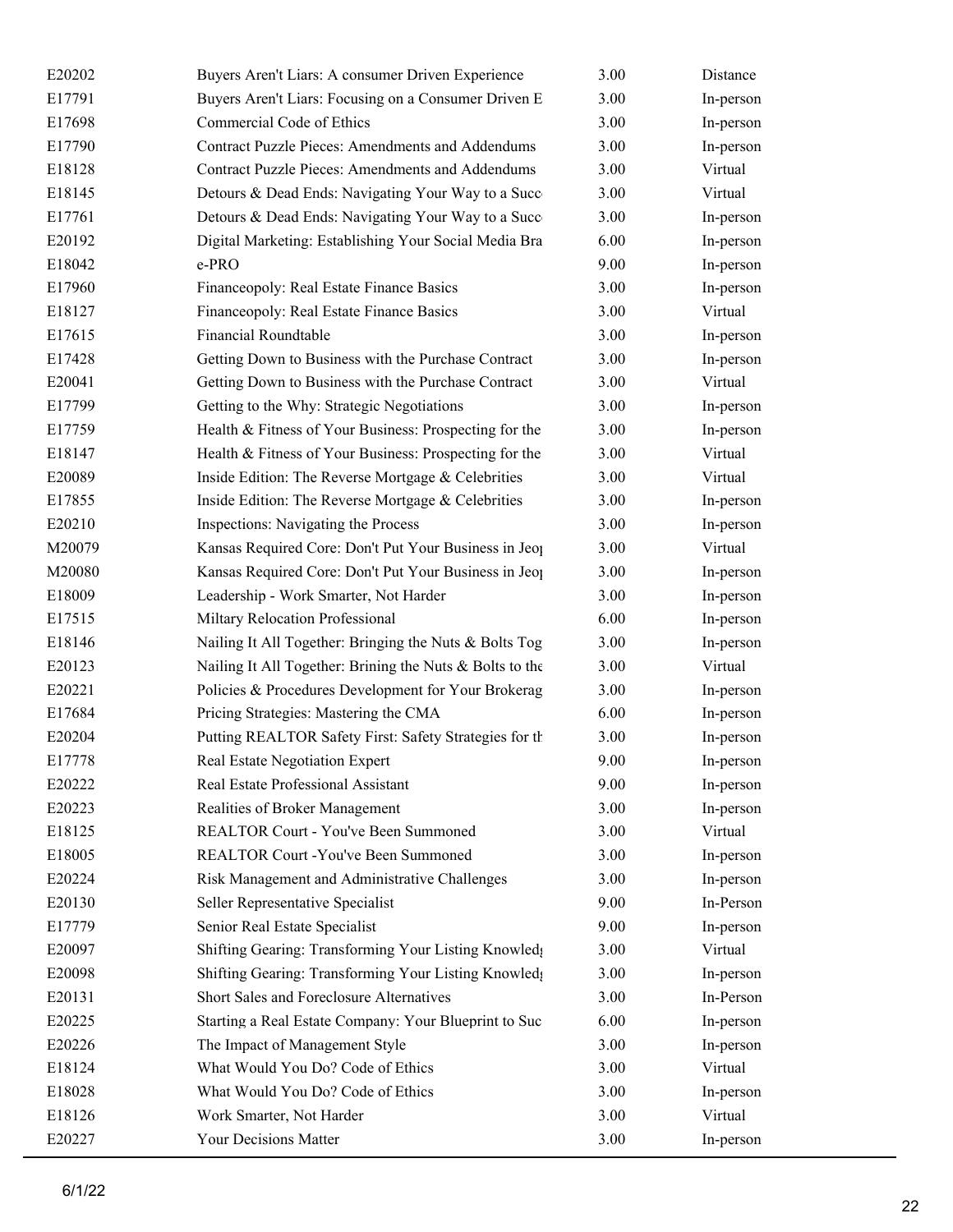### **Salina Community Relations**

300 W Ash Room 101 Salina KS 67401

Email: community.relations@salina.org Phone: (785) 309-5745 Fax: (785) 309-5769 Website: http://www.salina-ks.gov/crd

Coordinator Information Michelle Martin michelle.martin@salina.org

ED0122 School Code:

| <b>Course Offerings</b>                                                                                       |                                                        |                                                                    | <b>Hours</b>                      | <b>Location</b> |               |
|---------------------------------------------------------------------------------------------------------------|--------------------------------------------------------|--------------------------------------------------------------------|-----------------------------------|-----------------|---------------|
| E20214                                                                                                        | 2022 Fair Housing Seminar                              |                                                                    | 5.00                              | In-person       |               |
| <b>Sirmon Training and Consulting Group, LLC</b>                                                              |                                                        |                                                                    |                                   | School Code:    | ED0110        |
| 292 E Ridge Dr<br>Boone NC 28607                                                                              |                                                        | Coordinator Information<br>Jason Sirmon<br>jason@jasonsirmon.com   |                                   |                 |               |
| Email: jason@jasonsirmon.com<br>Phone: (704) 458-5295<br>Fax: $()$ -<br>Website:                              |                                                        |                                                                    |                                   |                 |               |
| <b>Course Offerings</b>                                                                                       |                                                        |                                                                    | <b>Hours</b>                      | <b>Location</b> |               |
| E17914                                                                                                        | American Warrior Real Estate Professional              |                                                                    | 4.00                              | In-person       |               |
| The CE Shop, LLC<br>5670 Greenwood Plaza Blvd                                                                 |                                                        | Rebecca Piltingsrud                                                |                                   | School Code:    | <b>ED0048</b> |
| Ste 420<br>Greenwood Village CO 80111                                                                         |                                                        | Coordinator Information<br>Rebecca Piltingsrud<br>$(720)$ 390-3805 |                                   |                 |               |
| Email: compliance@theceshop.com<br>Phone: (888) 827-0777<br>Fax: (888) 708-8212<br>Website: www.theceshop.com |                                                        |                                                                    | rebecca.piltingsrud@theceshop.com |                 |               |
| <b>Course Offerings</b>                                                                                       |                                                        |                                                                    | <b>Hours</b>                      | <b>Location</b> |               |
| E18140                                                                                                        | Accredited Buyer's Representative Designation          |                                                                    | 12.00                             | Distance        |               |
| E17018                                                                                                        | Advocating for Short Sale Clients                      |                                                                    | 3.00                              | Distance        |               |
| E18011                                                                                                        | Affordable Housing: Solutions for Homes and Financin   |                                                                    | 3.00                              | Distance        |               |
| E18012                                                                                                        | Assistance Animals and Fair Housing                    |                                                                    | 4.00                              | Distance        |               |
| E20035                                                                                                        | At Home with Diversity                                 |                                                                    | 6.00                              | Distance        |               |
| E20005                                                                                                        | Buyers by Generation                                   |                                                                    | 6.00                              | Distance        |               |
| E17796                                                                                                        | Code of Ethics in Action: Real-Life Applications       |                                                                    | 3.00                              | Distance        |               |
| E17585                                                                                                        | Code of Ethics: Good for Your Clients & Your Busines   |                                                                    | 3.00                              | Distance        |               |
| E18141                                                                                                        | Corporate Relocation: The Next Move                    |                                                                    | 6.00                              | Distance        |               |
| E20094                                                                                                        | Current Issues: Cooperation, Negotiation, iBuyers, and |                                                                    | 3.00                              | Virtual         |               |
| E17584                                                                                                        | Did You Serve - Identifying Homebuying Advantages 1    |                                                                    | 3.00                              | Distance        |               |
| E17599                                                                                                        | Discovering Commercial Real Estate                     |                                                                    | 3.00                              | Distance        |               |
| E17137                                                                                                        | Diversity: Your Kaleidoscope of Clients                |                                                                    | 3.00                              | Distance        |               |
| E18142                                                                                                        | Document Excellence for Smoother Transactions          |                                                                    | 3.00                              | Distance        |               |
| E20162                                                                                                        | e-Pro Certification Program                            |                                                                    | 9.00                              | Distance        |               |
| E18048                                                                                                        | Ethics at Work                                         |                                                                    | 3.00                              | Distance        |               |
| E20036                                                                                                        | First Time Home Buyers: A Niche to Grow On             |                                                                    | 3.00                              | Distance        |               |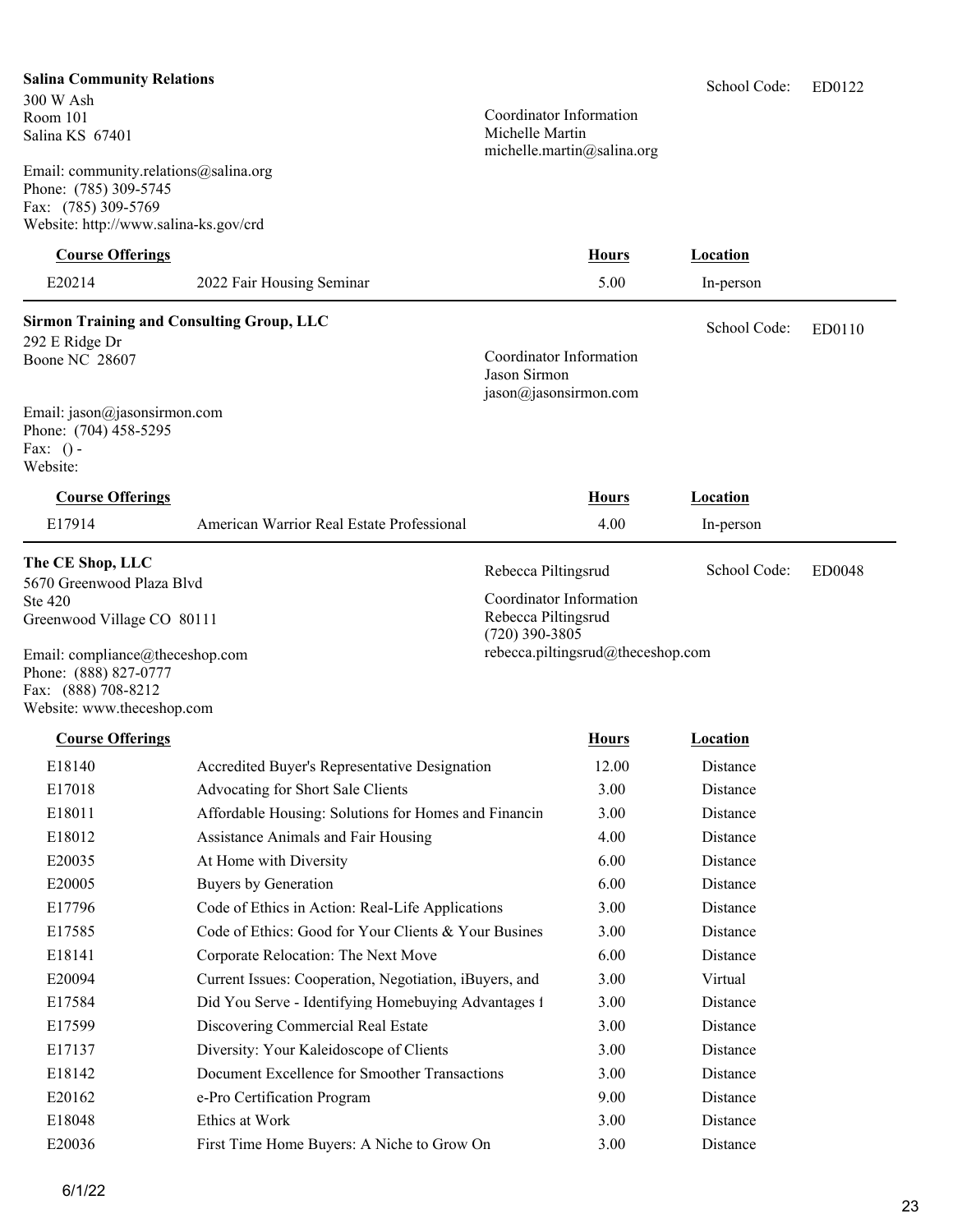| E17148 | Going Green: The Environmental Movement in Real Es     | 3.00 | Distance |
|--------|--------------------------------------------------------|------|----------|
| E17774 | Green Day 1: Resource-Efficient Homes: Retrofits, Rer  | 6.00 | Distance |
| E17775 | Green Day 2: Representing Buyers and Sellers of Resou  | 6.00 | Distance |
| E18055 | Hot Topics in Real Estate                              | 3.00 | Distance |
| M20030 | Kansas Required Core: Staying in Step with KREC        | 3.00 | Distance |
| E17140 | Keeping it Honest: Understanding RE and Mortgage Fr    | 3.00 | Distance |
| E17590 | Leadership Safari: Brokerage to Next Level             | 3.00 | Distance |
| E17773 | Marketing, Advertising, and Social Media Compliance    | 3.00 | Distance |
| E17586 | Military Relocation Professional Certification         | 6.00 | Distance |
| E17605 | New Home Construction & Buyer Rep: Pros, Product, 1    | 6.00 | Distance |
| E17614 | Personal Safety                                        | 3.00 | Distance |
| E17865 | Preparing a Market Analysis                            | 3.00 | Distance |
| E17704 | Pricing Strategies: Mastering the CMA                  | 6.00 | Distance |
| E18143 | Property Inspection Issues                             | 3.00 | Distance |
| E17931 | Real Estate Investing: Build Wealth Representing Inves | 6.00 | Distance |
| E17705 | Real Estate Safety Matters: Safe Business=Smart Busin  | 3.00 | Distance |
| E17663 | REALTOR Code of Ethics Training                        | 3.00 | Distance |
| E17606 | Resort & Second-Home Specialist (RSPS) Certification   | 6.00 | Distance |
| E17149 | Roadmap to Success: Business Planning for Real Estate  | 3.00 | Distance |
| E18148 | Section 1031 - Tax Deferred Exchanges                  | 3.00 | Distance |
| E17608 | Seller Representative Specialist (SRS) Designation Cou | 9.00 | Distance |
| E17154 | Seniors Real Estate Specialist (SRES designation cours | 9.00 | Distance |
| E20037 | Serving the Unique Needs of the Senior Market          | 3.00 | Distance |
| E18013 | Sex and Real Estate: Sexual Harassment, Sexual Discri  | 3.00 | Distance |
| E17604 | Short Sales & Foreclosures: What Pros Need to Know     | 6.00 | Distance |
| E18014 | Taxes and Real Estate: What You Need To Know           | 3.00 | Distance |
| E17932 | Technology Tools, Trends, and Risk Management          | 3.00 | Distance |
| E17869 | The Fundamentals of Commercial Real Estate             | 3.00 | Distance |
| E17141 | Title and Escrow: Two Families, One Transaction        | 3.00 | Distance |
| E20163 | Using the Code to Solve Ethical Dilemmas               | 3.00 | Distance |
| E17801 | Working with Real Estate Investors: Understanding Inv  | 3.00 | Distance |

## **Training Cove** Steven Jordan Steven Jordan School Code:

14301 N 87th Ste 106 Scottsdale AZ 85260

Email: help@trainingcove.com Phone: (480) 517-1000 Fax:  $()$  -Website: www.trainingcove.com

| <b>Course Offerings</b> |                                                    | <b>Hours</b> | Location |
|-------------------------|----------------------------------------------------|--------------|----------|
| E17718                  | Building Green, Building Smart                     | 3.00         | Distance |
| E17912                  | Clarifying the Code of Ethics                      | 3.00         | Distance |
| E17720                  | Drugs, Disasters and Other Disclosures             | 3.00         | Distance |
| E18006                  | <b>Establishing Broker Policies and Procedures</b> | 3.00         | Distance |
| E17719                  | Fair Housing for Real Estate Professionals         | 3.00         | Distance |
| M20004                  | Kansas Required Core                               | 3.00         | Distance |

Steven Jordan School Code: ED0084

Coordinator Information Steven Jordan help@trainingcove.com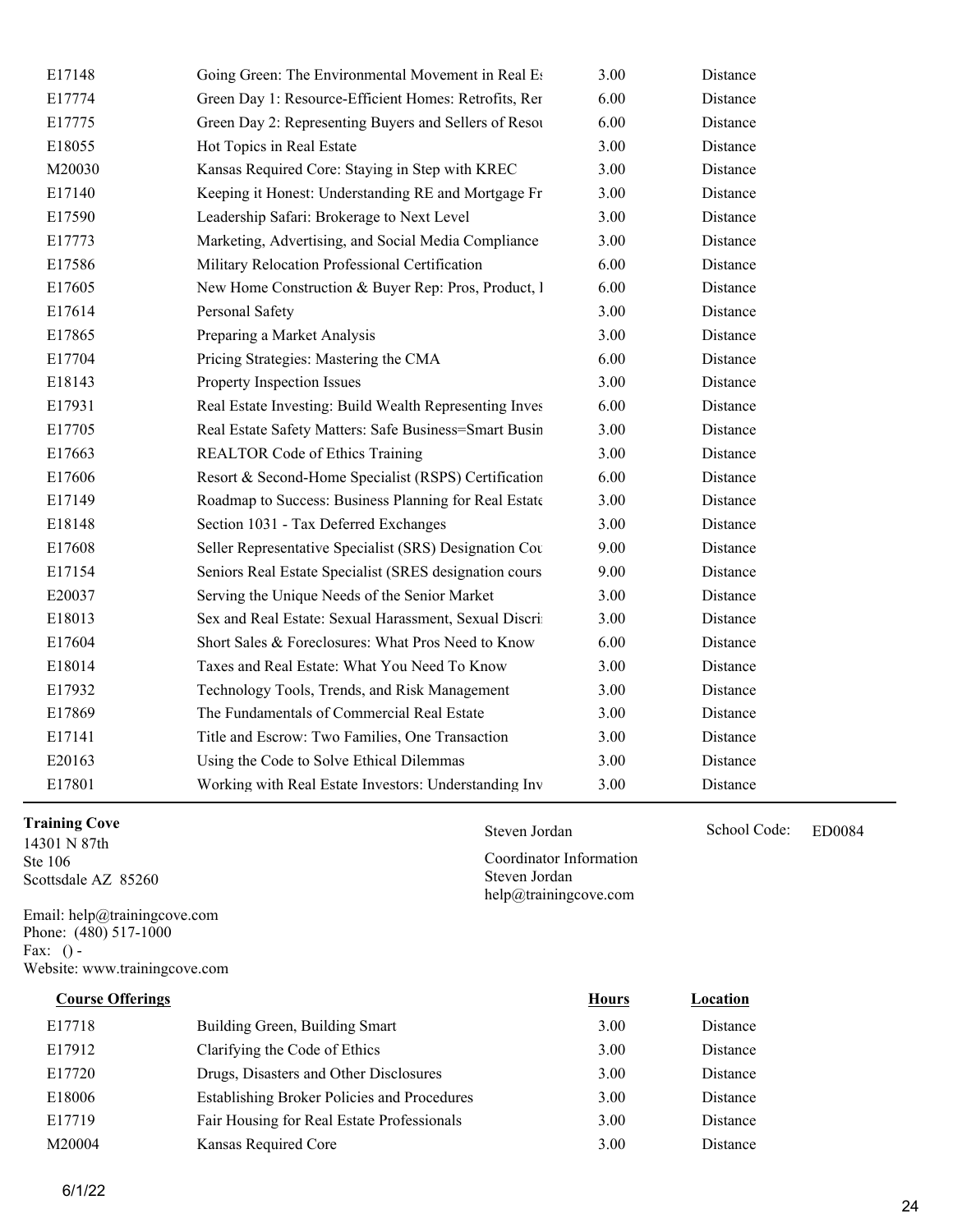| E18039                                                                                                       | Why Does It Matter Who I Represent?                     |                                                                       | 3.00         | Distance        |        |
|--------------------------------------------------------------------------------------------------------------|---------------------------------------------------------|-----------------------------------------------------------------------|--------------|-----------------|--------|
| <b>TRAINING PARTNERS</b><br>6850 College Blvd                                                                |                                                         | Alicia Holmes                                                         |              | School Code:    | ED0061 |
| Overland Park KS 66211                                                                                       |                                                         | Coordinator Information<br>Alicia Holmes<br>913-530-0759              |              |                 |        |
| Email: aliciaj@kw.com<br>Phone: (913) 906-5488<br>Fax: (913) 744-2688<br>Website: www.realestateschoolkc.com |                                                         | aliciaj@kw.com                                                        |              |                 |        |
| <b>Course Offerings</b>                                                                                      |                                                         |                                                                       | <b>Hours</b> | <b>Location</b> |        |
| E18027                                                                                                       | Military Residential Specialist                         |                                                                       | 8.00         | In-person       |        |
| <b>University of Missouri- Kansas City</b>                                                                   |                                                         |                                                                       |              | School Code:    |        |
| 5100 Rockhill Road                                                                                           |                                                         |                                                                       |              |                 | ED0104 |
| Kansas City MO 64110                                                                                         |                                                         | Coordinator Information<br>Charles C. Connely IV<br>connelyc@umkc.edu |              |                 |        |
| Email: connelyc@umkc.edu                                                                                     |                                                         |                                                                       |              |                 |        |
| Phone: (816) 235-5131<br>Fax: $()$ -<br>Website: www.umkc.edu                                                |                                                         |                                                                       |              |                 |        |
| <b>Course Offerings</b>                                                                                      |                                                         |                                                                       | <b>Hours</b> | <b>Location</b> |        |
| E20086                                                                                                       | 2021 UMKC Real Estate Symposium - Part 1                |                                                                       | 3.00         | Virtual         |        |
| E20095                                                                                                       | 2021 UMKC Real Estate Symposium - Part 2                |                                                                       | 3.00         | Virtual         |        |
| E20183                                                                                                       | 2022 UMKC Real Estate Symposium                         |                                                                       | 6.00         | In-person       |        |
| WebCE, Inc. (RealEstateCE.com)                                                                               |                                                         |                                                                       |              | School Code:    |        |
| 12222 Merit Dr                                                                                               |                                                         |                                                                       |              |                 | ED0062 |
| Ste 500<br>Dallas TX 75251                                                                                   |                                                         | Coordinator Information<br>Don Shipp                                  |              |                 |        |
|                                                                                                              |                                                         | 844-397-7091                                                          |              |                 |        |
| Email: CustomerService@WebCE.com<br>Phone: (877) 488-9308<br>Fax: (214) 570-0213                             |                                                         | ComplianceManager@webce.com                                           |              |                 |        |
| Website: www.webce.com                                                                                       |                                                         |                                                                       |              |                 |        |
| <b>Course Offerings</b>                                                                                      |                                                         |                                                                       | <b>Hours</b> | <b>Location</b> |        |
| E20150                                                                                                       | Adhering to a Higher Standard: The Code of Ethics       |                                                                       | 3.00         | Distance        |        |
| E17664                                                                                                       | <b>Avoiding Common Mistakes</b>                         |                                                                       | 3.00         | Distance        |        |
| E20236                                                                                                       | Avoiding Costly Mistakes in Your Real Estate Career     |                                                                       | 3.00         | Distance        |        |
| E17643                                                                                                       | <b>Building Green</b>                                   |                                                                       | 3.00         | Distance        |        |
| E20190                                                                                                       | <b>Commercial Real Estate Investing</b>                 |                                                                       | 3.00         | Distance        |        |
| E20009                                                                                                       | Cybersecurity Best Practices for Real Estate Profession |                                                                       | 3.00         | Distance        |        |
| E17824                                                                                                       | Fair Housing for the Real Estate Industry               |                                                                       | 3.00         | Distance        |        |
| M20003                                                                                                       | Kansas Required Core                                    |                                                                       | 3.00         | Distance        |        |
| E17825                                                                                                       | Managing Conflicts with Tenants, Clients, and Employ    |                                                                       | 3.00         | Distance        |        |
| E20168                                                                                                       | Negotiating for a Win/Win                               |                                                                       | 3.00         | Distance        |        |
| E17645                                                                                                       | Personal Safety                                         |                                                                       | 3.00         | Distance        |        |
| E20165                                                                                                       | Section 1031 Real Property Like-Kind Exchanges          |                                                                       | 3.00         | Distance        |        |
| E20170                                                                                                       | Smart Tech, Smarter Agent: Smart Tech in Residential    |                                                                       | 3.00         | Distance        |        |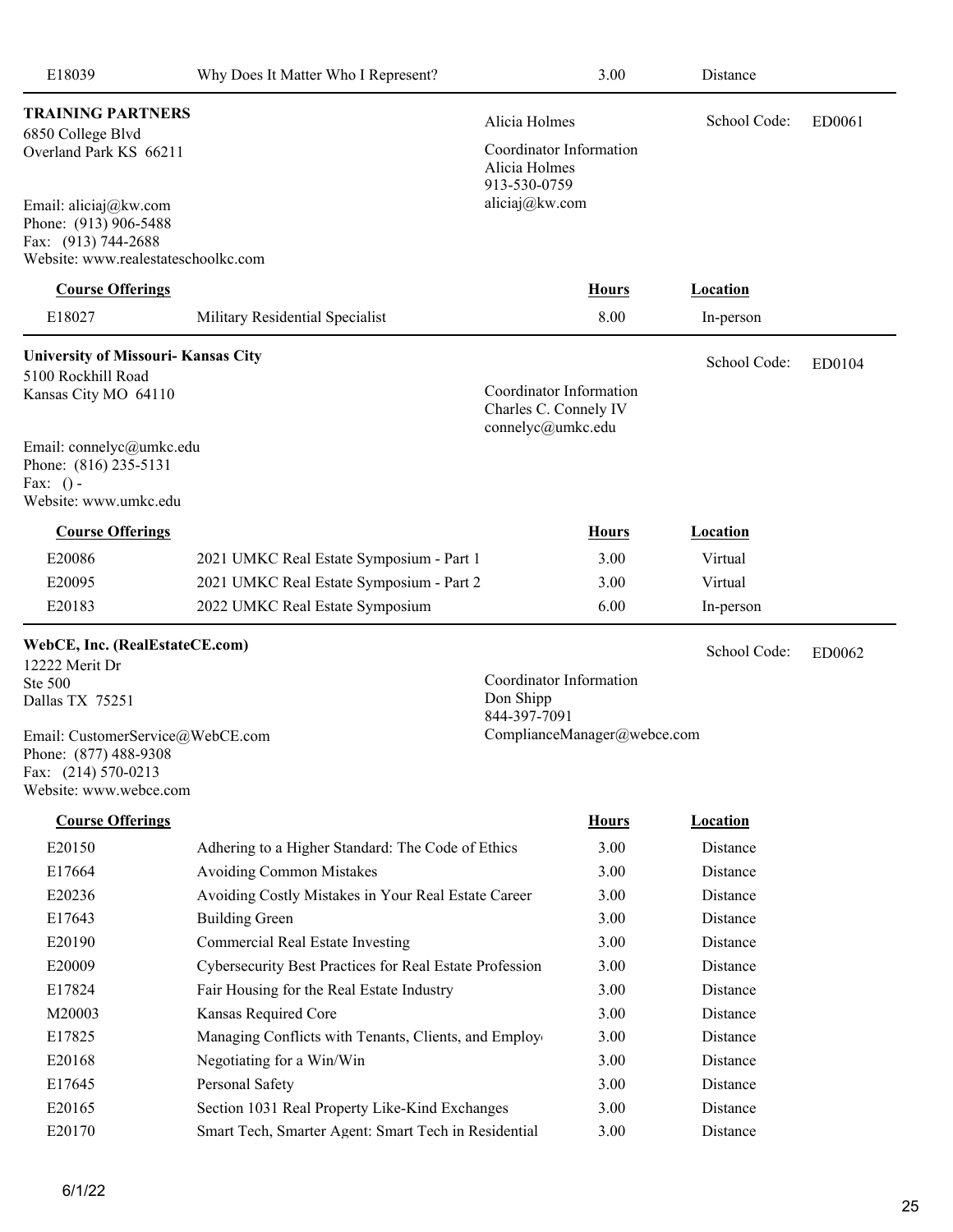| E17827 | Tiny Homes and Other Alternative Properties | 3.00 | Distance |
|--------|---------------------------------------------|------|----------|
| E20040 | Who Represents Whom? Agency Uncloaked       | 3.00 | Distance |
| E20146 | Why Risk It? Management Strategies          | 3.00 | Distance |
| E20166 | Working with Senior Clients in Real Estate  | 4.00 | Distance |

### **Western Specialty Contractors**

7401 Alabama Ave St. Louis MO 63122

ED0095 School Code:

Coordinator Information Emily Sarvies (314) 808-7427 EmilyS@WesternGroup.com

Email: emilys@westerngroup.com Phone: (314) 808-7427 Fax:  $()$  -Website: www.westernspecialtycontractors.com

| <b>Course Offerings</b> |                                                      | <u>Hours</u> | <u>Location</u> |  |
|-------------------------|------------------------------------------------------|--------------|-----------------|--|
| E17811                  | Restoration and Waterproofing of Commercial Building | 3.00         | In-person       |  |
| E18121                  | Restoration and Waterproofing of Commercial Building | 3.00         | Virtual         |  |

| <b>Wichita Area Builders Association</b> | Wesley E. Galyon        | School Code: | ED0025 |
|------------------------------------------|-------------------------|--------------|--------|
| 730 N Main                               |                         |              |        |
| Wichita KS 67203                         | Coordinator Information |              |        |
|                                          | Debra Moore             |              |        |
|                                          | debra@wabahome.com      |              |        |

Email: debra@wabahome.com Phone: (316) 265-4226 Fax: Website:

| <b>Course Offerings</b> |                                                              | <b>Hours</b> | Location  |
|-------------------------|--------------------------------------------------------------|--------------|-----------|
| E17443                  | 10 Point Game Plan for Achieving Business Success in         | 4.00         | In-person |
| E17446                  | 25 Tough Market Home Selling Secrets                         | 4.00         | In-person |
| E17440                  | Advanced CSP I                                               | 9.00         | In-person |
| E17438                  | Certified New Home Sales Professional                        | 9.00         | In-person |
| E17444                  | Closing the Sale                                             | 4.00         | In-person |
| E17447                  | Creating Urgency in a Non-Urgent Housing Market              | 4.00         | In-person |
| E17445                  | Creative Marketing vs Selling                                | 4.00         | In-person |
| E17448                  | Effective Marketing on a Shoestring Budget                   | 6.00         | In-person |
| E17449                  | Internet Marketing: Taking New Home Sales to the Ne:         | 3.00         | In-person |
| E17439                  | <b>IRM IV - New Home Sales Management/Strategies/Trangle</b> | 9.00         | In-person |
| E17450                  | Low Cost Marketing Strategies                                | 6.00         | In-person |
| E17577                  | Selling the Newly Constructed Home                           | 4.00         | In-person |
| E17442                  | The Answer to the Question Is Now!                           | 4.00         | In-person |
| E17441                  | The Main Event(s) - Knock Out New Home Marketing             | 4.00         | In-person |
| E17578                  | The New Home Buying Process                                  | 4.00         | In-person |